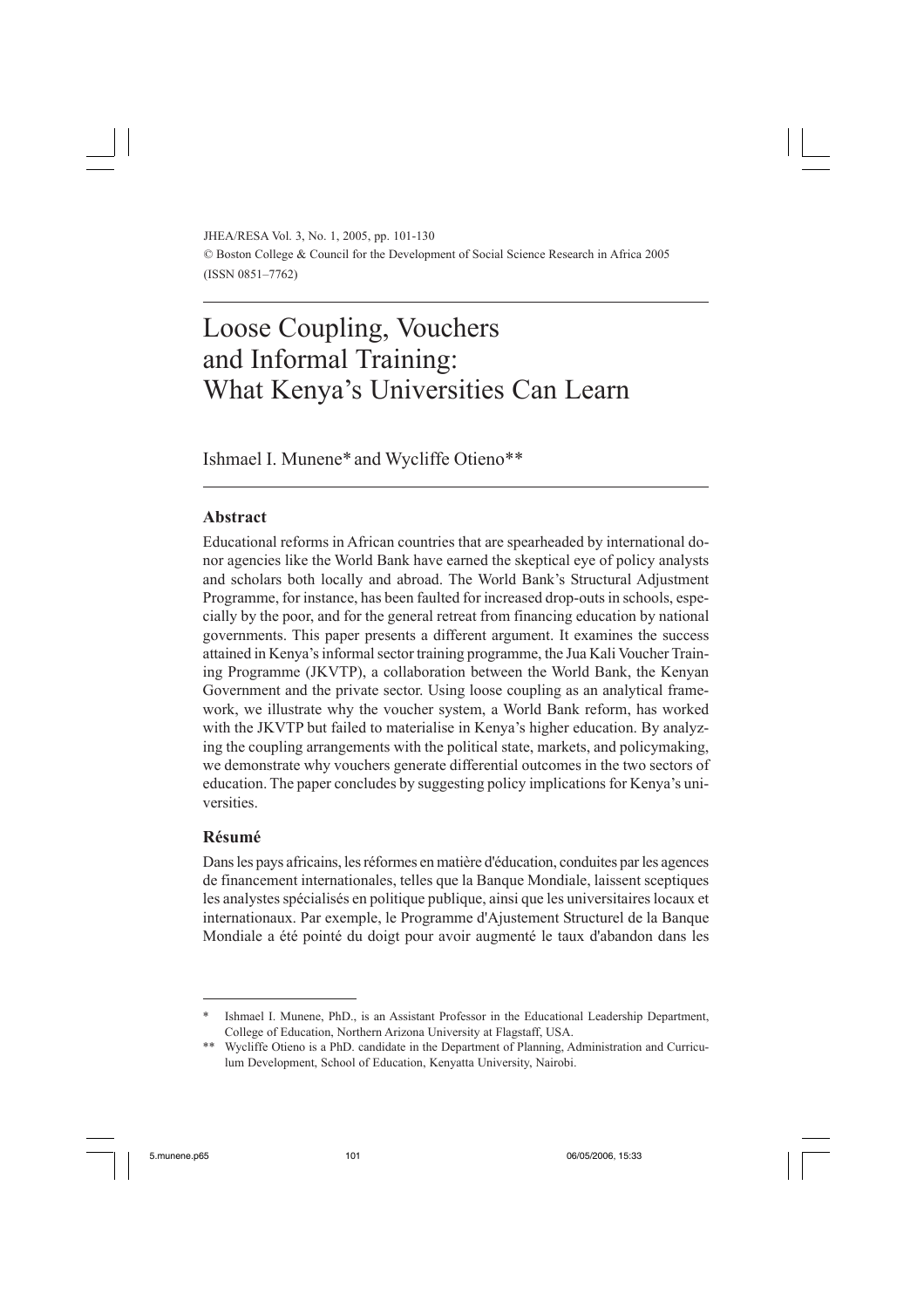écoles, particulièrement chez les pauvres, mais a également été accusé d'amener les gouvernements nationaux à retirer leurs financements à l'éducation. Cet article présente un argument tout à fait différent. Il examine le succès remporté par le programme de formation du secteur informel Kenyan, prénommé le Jua Kali Voucher Training Programme (JKVTP), qui est le fruit d'une collaboration entre la Banque Mondiale, le gouvernement kenyan et le secteur privé. En se servant du loose coupling comme cadre analytique, nous montrons ici pourquoi le système des bons, qui constitue une réforme de la Banque Mondiale, a fonctionné pour le JKVTP, mais n'est pas parvenu à se matérialiser dans le domaine de l'enseignement supérieur kenyan. En analysant le fonctionnement entre l'état politique, les marchés et le système de prise de décision, nous montrons pourquoi le système de bons produit des résultats différentiels dans les deux secteurs de l'éducation. Cet article conclut en présentant quelques implications en matière de politique publique, concernant les universités kenyanes.

## **The Argument**

It is not often that concepts like 'loose coupling' and 'educational vouchers' are discussed with informal training. Yet in Kenya, such a discussion offers valid insights into the success of educational vouchers in one sector but their non-implementation in another. The success of vouchers in financing informal training among self-employed artisans invites the question of why such an achievement has failed to materialise in financing higher education. This question is even more appropriate given the criticism that has accompanied privatisation initiatives in the educational sector, particularly when international donor agencies like the World Bank are the catalysts [\(Munene](https://www.researchgate.net/publication/254383574_Academic_Freedom_in_the_Neo-Liberal_Order_Governments_Globalization_Governance_and_Gender?el=1_x_8&enrichId=rgreq-d593ec8a-99b5-4638-b08b-fd987663eb77&enrichSource=Y292ZXJQYWdlOzI0MTc1NzA2NTtBUzoyODk4ODc3NDkxOTc4MjZAMTQ0NjEyNjAzMzk0MA==) 2003; [Zeleza](https://www.researchgate.net/publication/254383574_Academic_Freedom_in_the_Neo-Liberal_Order_Governments_Globalization_Governance_and_Gender?el=1_x_8&enrichId=rgreq-d593ec8a-99b5-4638-b08b-fd987663eb77&enrichSource=Y292ZXJQYWdlOzI0MTc1NzA2NTtBUzoyODk4ODc3NDkxOTc4MjZAMTQ0NjEyNjAzMzk0MA==) 2003).

A basic question is how we explain the success of the bank's projects among low-income groups. What lessons do such successes hold for other sectors? The apparent success of the bank-sponsored educational voucher scheme for financing informal sector training warrants analysis. Using loose coupling as an analytical framework, this paper argues that political influence, market coordination and democratic policymaking have contributed to the different outcomes for vouchers in the two educational sectors.

## **The Case for and against Educational Vouchers**

Educational vouchers are chits issued by a funding agency (usually government) specifying the amount of monetary support for which a beneficiary is eligible which he or she surrenders to an educational/training institution upon admission. The institution returns the chit to the issuing agency for monetary reimbursement. As defined by Dohmen (2000:4), 'a voucher is a coupon which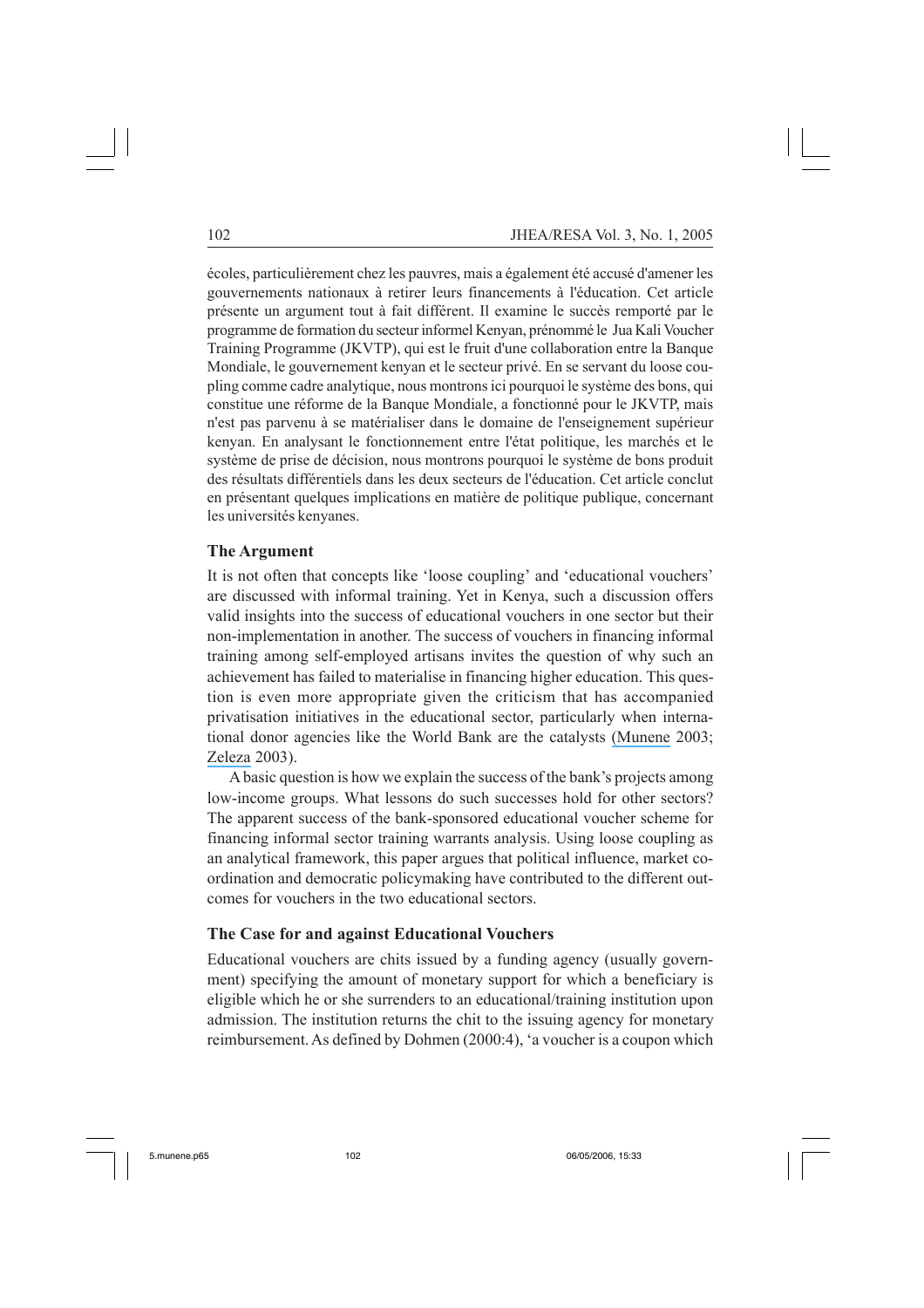is handed over to students or their parents and entitles them to education. The coupon represents a certain value expressed in terms of money or time'.

The relationship between the players in a voucher system is presented in Figure 1. As the figure illustrates, the government is the principal catalyst of the system, determines the overall functioning mechanism, and provides this information to both students and institutions. Students can make effective decisions only when sufficient information is available, in itself a major challenge. Advocates of this system see it as an innovative way of introducing market mechanisms into the financing of education which would be particularly useful in higher education. The drive to expand public funding for higher education, both public and private, in the form of vouchers has been advocated by such multi-lateral funding agencies as the World Bank (1995, 1997), scholars (Glewenn & Patrinos 1998; Henderson 1994; Lieberman 1991a, 1991b), and policymakers.

**Figure 1:** Voucher Scheme Relationships

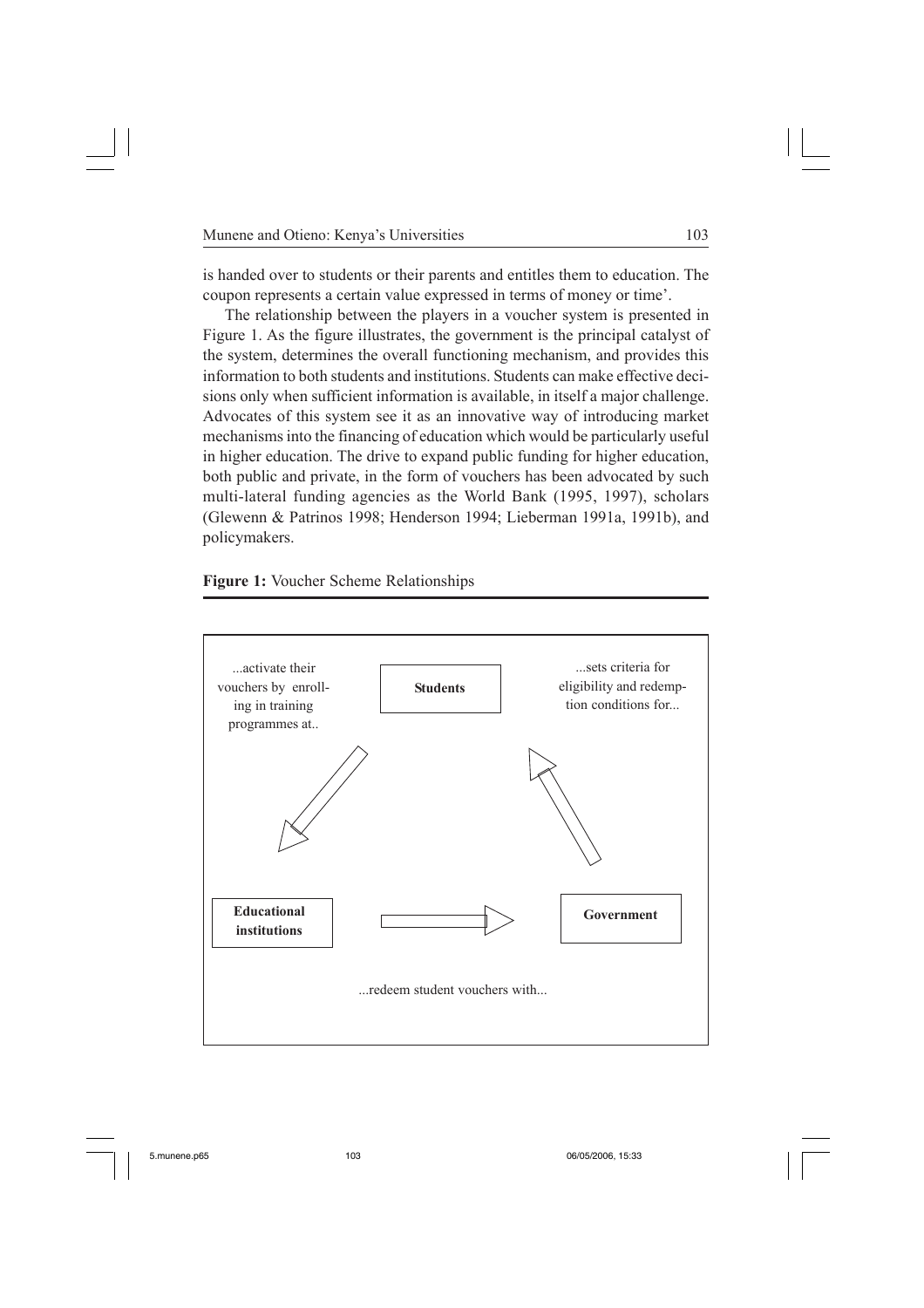Voucher advocates have cited choice as one of its cardinal benefits. Since public education tends to be a government monopoly, it denies education consumers free choice in the pursuit of education [\(Friedman](https://www.researchgate.net/publication/247982410_The_Role_of_Government_in_Education?el=1_x_8&enrichId=rgreq-d593ec8a-99b5-4638-b08b-fd987663eb77&enrichSource=Y292ZXJQYWdlOzI0MTc1NzA2NTtBUzoyODk4ODc3NDkxOTc4MjZAMTQ0NjEyNjAzMzk0MA==) 1962). In free-market competition, consumers can choose the best educational alternative for them. Educational institutions would have to be sensitive and accountable to the consumers and hence would improve their product offerings. Thus, vouchers perform a dual role: choice for consumers, and improved educational quality from institutions.

Another argument in support of vouchers relates to equity effects. Vouchers tend to distribute quality to a wider segment of the population, especially lowincome groups who can thereby gain access to high-quality private institutions. Most voucher advocacy is couched in terms of the distributive benefits towards the poor as far as access to quality education is concerned. The political implications of this view are enormous, which is why McEwan and Carnoy (1999:11) contend that, even though only a limited number of vouchers may be available, advocates put 'stock in the "the rising tide lifts all boats" argument that educational efficiency gains would be large enough to raise consumer welfare among all groups'.

Not surprisingly, vouchers have also been criticised, especially for their negative impact on equity. Critics have argued that vouchers could precipitate educational inequities by attracting students who cost less to educate. These lower-cost students tend to have higher socio-economic status since they can afford to supplement public vouchers or have no special learning needs (McEwan & Carnoy 1999).

Market-driven education systems such as those propounded by voucher advocates have also been criticised for their effects on education quality and external efficiency. Albrecht and Ziderman (1992) argue that student-driven systems could erode educational standards and undermine the development of expensive fields like the hard sciences and engineering. They also note that vouchers function less well where labor markets do not operate smoothly. Where graduate unemployment is high, where information about educational programmes and their relevance to the labor market is scanty, and where the state has historically been the main employer of college graduates, vouchers may not offer a competitive advantage over traditional grants and loans. In such a situation, vouchers cannot stimulate training in certain areas nor catalyze competition among various institutions.

Another area of scrutiny is the extent to which public funds should subsidise private education. In the United States, for instance, using public funds in private higher education has been justified because they facilitate the functioning of the academic marketplace and promote competition among all sectors of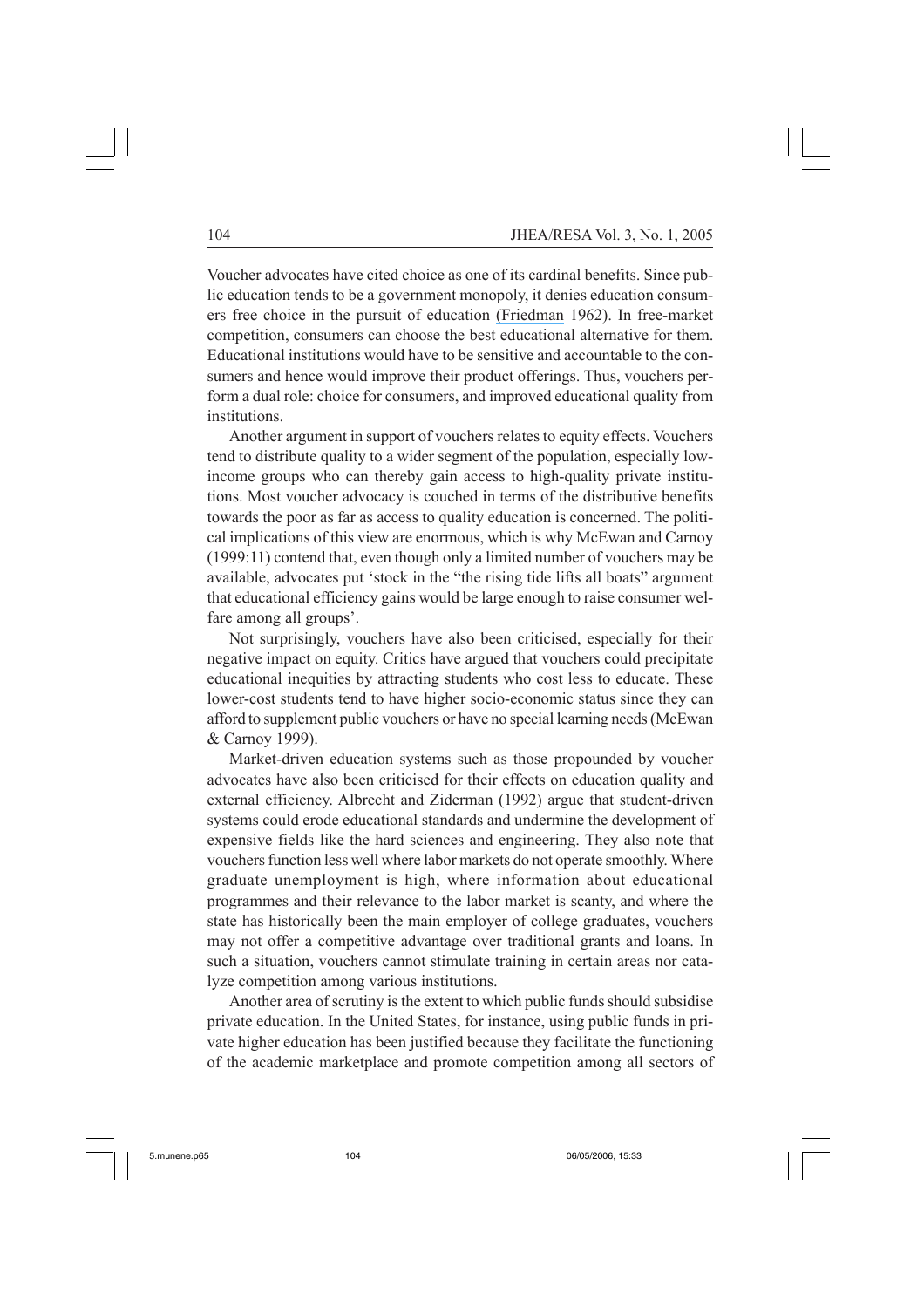higher education. According to Zummeta (2001 :402), state subsidies to private higher education are designed to nearly equalise net prices between private and public institutions and to encourage competition between the two sectors as long as such competition does not compromise educational quality. Furthermore, vouchers provide an ideal arena for expressing individualism in education. Critics, however, contend that using tax money for private institutions deprives public institutions of much-needed revenue which they cannot easily recoup because of restrictions on how they can raise additional revenue. Furthermore, some of the goals of private institutions receiving these public funds may be religious (Krashinsky 1986).

In Kenya, the status of vouchers remains mixed. The government wishes to liberalise the financing of higher education through a market-based financing arrangement. The 1994/1998 development plan was especially emphatic in the state's desire to make higher education market-driven (Kenya 1994, 1998), but this goal has not yet been reached. The state articulated this market-competitive policy:

The central thrust of the new policies is to rely on market forces to mobilize resources for growth and development with the role of central government increasingly confined to providing an effective regulatory framework and essential public infrastructure and social services. The government will limit direct participation in many sectors and instead promote private sector activity (quoted in Kiamba 2004:55).

The education minister further enunciated this policy to the universities:

This is a turning point in the development of our public universities, where they are being called upon to adopt business-like financial management styles. It is also a point in time when universities have to plan well ahead about resources expected to be coming from sources other than the exchequer. ... [The] time has come to seriously take account of the universities' potential to generate income internally. It is an open secret that some of our universities are capable of generating substantial amounts of money from the resources at their disposal. ... Income from such sources should be exploited and treated as definite sources of university revenue (quoted in Kiamba 2004:55-56).

In the meantime, calls to adopt the voucher system continue in the country's media, mainly fuelled by the perceived merits of accountability and quality. One statement by a Kenyan writer captures these sentiments vividly: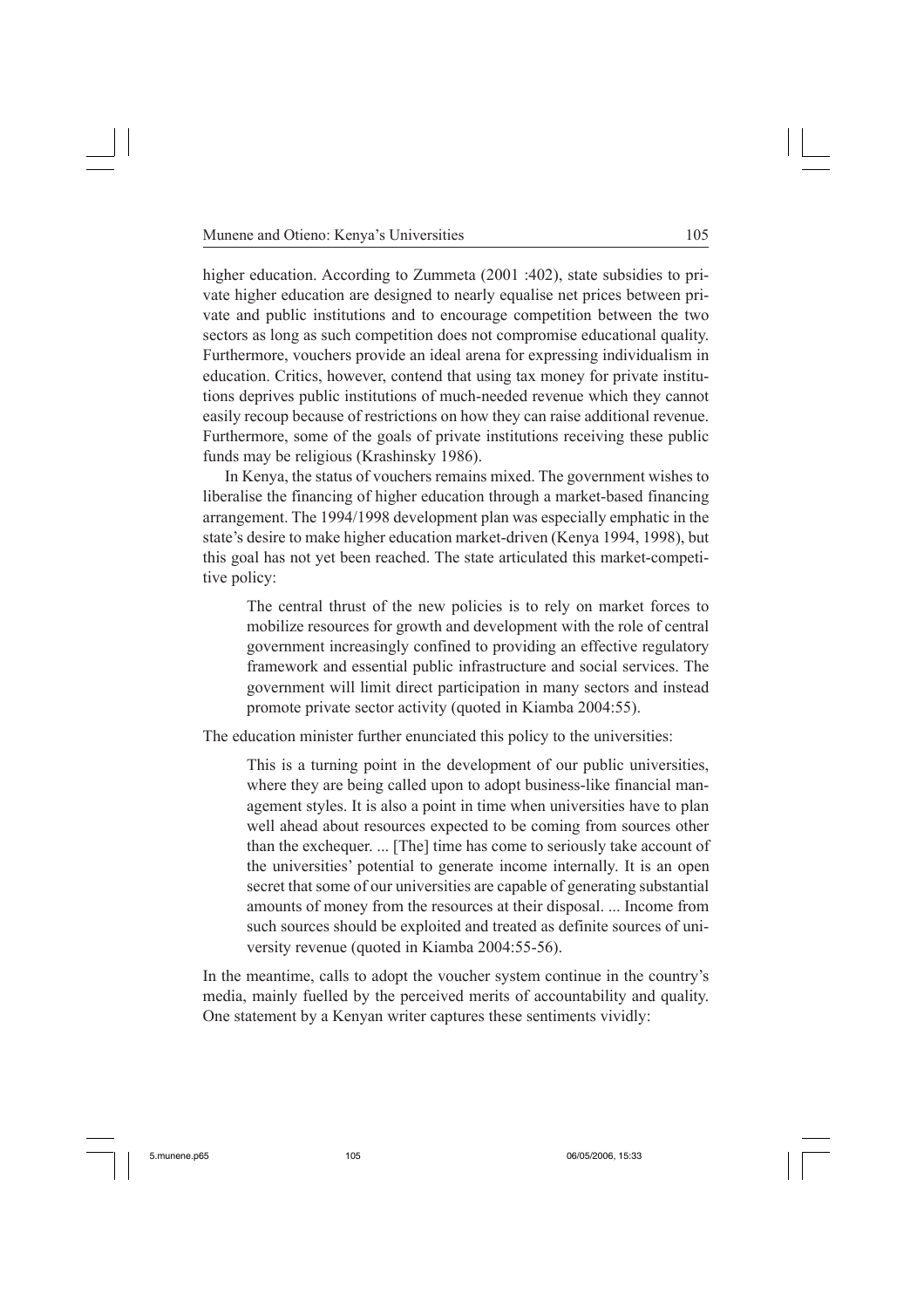What Kenya really needs is to introduce the voucher system into the financing of education... The voucher system simply means that instead of the Government funding public schools directly, it does so by giving parents a voucher which is worth a fixed amount of money... It enables parents to have control over the education of their children, and thus makes the teachers and the school administrators accountable to the parents, rather than to a large and inefficient bureaucracy... In essence, what the voucher system does for public schools is that it gives them the advantages which make private primary schools so successful, both in catering for diversity and in achieving excellent results in national exams. It makes the public schools 'market-driven', just as the private schools already are (Muga 2004:7).

The Kenyan government's lack of political will to institute a voucher system for higher education is in sharp contrast to its encouragement of the successful Jua Kali Voucher Training Programme (JKVTP), in the informal training sector.

## **Voucher Financing of Higher Education: Some Global Cases**

Various countries have experimented with voucher financing of higher education. The sample that follows – Chile, Mozambique and the United States – is chosen to amplify issues germane to the development of the financing mechanism.

Chile shows that voucher-type financing of higher education has made remarkable headway in Latin America. Up until 1980, the country had a closed system of higher education comprised of eight universities, six private and two public. The private universities had gradually come to resemble the public ones (Jofre and Sancho 1991), and enrolment had declined precipitously after 1974, due to the country's ongoing financial crises and a prevailing perception that university education was of poor quality. To ameliorate this situation, a 1980 law allowed the creation of additional private degree-granting universities and colleges and a new funding formula.

This new funding formula granted vouchers to more than 66 per cent of the top scorers in the national college entry examinations, redeemable at any public, quasi-public or private university upon enrolment. This funding arrangement had three goals: to introduce competition in higher education, to steer institutions towards academic excellence, and to ensure efficient utilisation of resources. Thus, enrolment-driven funding would encourage institutions to compete for academically successful students while also providing financial support for capable students.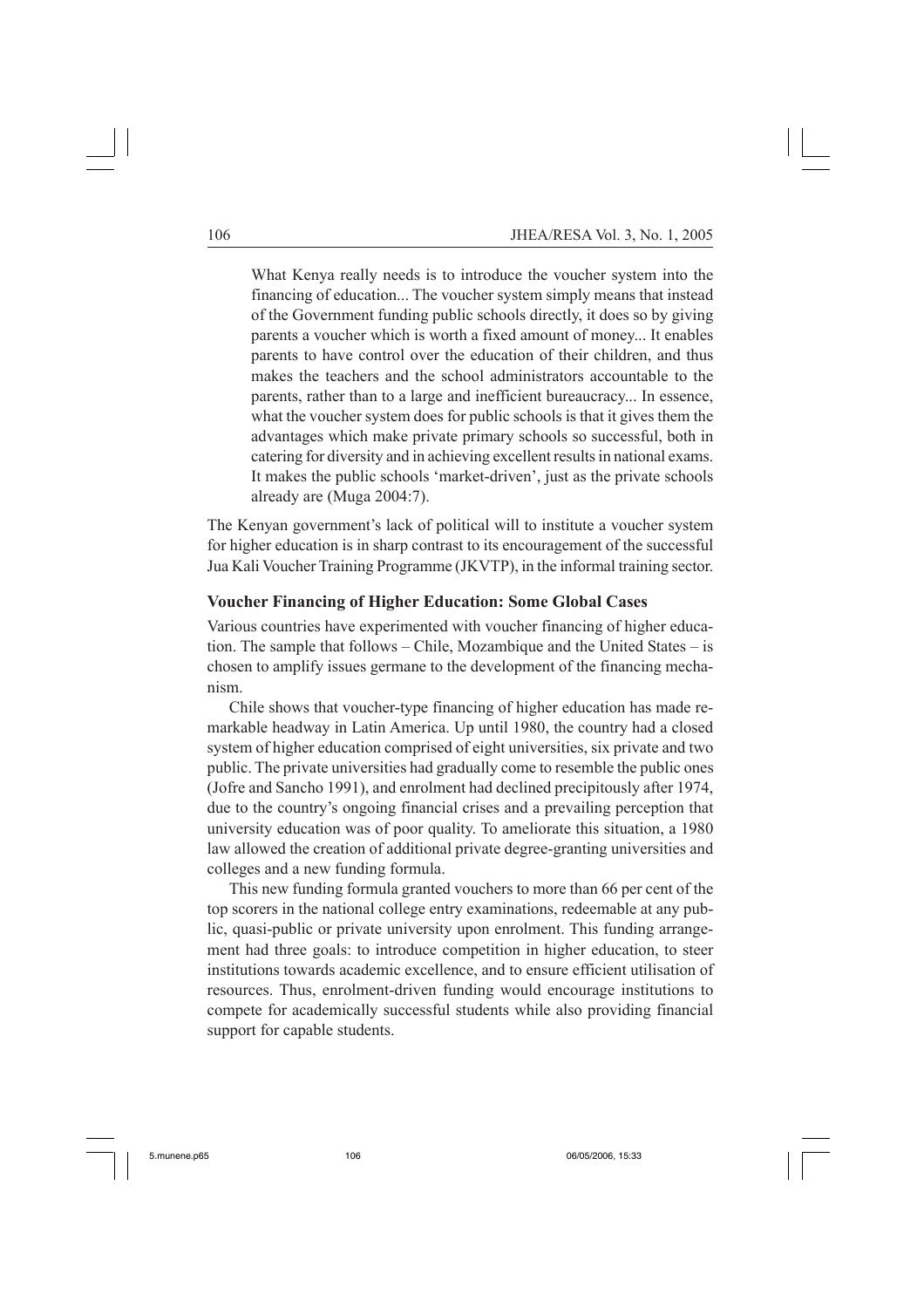To a considerable degree, this reform has been quite successful. The private higher education sector is large and vibrant with more than 60 universities, 80 professional institutes and 156 technical formation centers (Jofre and Sancho 1991). The Chile case demonstrates that vouchers can be successful, given a strong and effective government policy.

Mozambique's case is an important milestone in the introduction of voucher financing of higher education in Africa. The country's 2000-2010 strategic plan for higher education stresses the need to provide equitable access, quality and relevance, responsiveness, sustainability, efficiency and institutional autonomy in addition to accountability. These expectations apply to both public and private institutions. The plan also seeks to develop and support a diversified, flexible, integrated and cost-effective higher education system [\(Woodhall](https://www.researchgate.net/publication/265579547_Financing_Higher_Education_Old_Challenges_and_New_Messages?el=1_x_8&enrichId=rgreq-d593ec8a-99b5-4638-b08b-fd987663eb77&enrichSource=Y292ZXJQYWdlOzI0MTc1NzA2NTtBUzoyODk4ODc3NDkxOTc4MjZAMTQ0NjEyNjAzMzk0MA==) 2003:95). The government's National Scholarship Fund provides financial assistance to needy students at both public and private higher education institutions. This fund's premise is that, if needy students in underrepresented areas can attend a college of their choice, then financial support allowing them to do so will prevent dropping out and will increase academic performance.

The United States has been the most successful country so far in developing a voucher system of financing higher education and has the most diversified funding arrangement involving both the federal and state governments. Its largest government financing is the Servicemen's Readjustment Act ('GI Bill'), first implemented after World War II and reconfirmed in 1994. Veterans were given \$500 per year to cover tuition in any college of their choice and a monthly stipend for living expenses depending on their marital status. The GI Bill vouchers have been very successful in breaking down supply-side barriers and enhancing students' choice because they are demand-driven [\(Bennett](https://www.researchgate.net/publication/234708794_When_Dreams_Came_True_The_GI_Bill_and_the_Making_of_Modern_America?el=1_x_8&enrichId=rgreq-d593ec8a-99b5-4638-b08b-fd987663eb77&enrichSource=Y292ZXJQYWdlOzI0MTc1NzA2NTtBUzoyODk4ODc3NDkxOTc4MjZAMTQ0NjEyNjAzMzk0MA==) 1996). They laid the foundation for mass higher education in the United States after World War II by raising educational expectations of later generations.

Arizona illustrates another form of voucher-type financing of higher education, in this case to increase attendance at the state's private colleges. In the 1996–1997 academic year, the Arizona Commission for Post-Secondary Education established a US \$1,500 scholarship for community college graduates who transfer to a private college within the state to complete their four-year degree (Petrick 1996).

Ohio also has a viable voucher system which provides a uniform tuition grant for state residents who choose to attend an independent not-for-profit college or university. The grant equals about 25 per cent of the average state subsidy paid to public institutions for students enroled in baccalaureate programmes. A separate funding entity, the Instructional Grant Programme, is need-based and sensitive to institutional costs. It supports low-income under-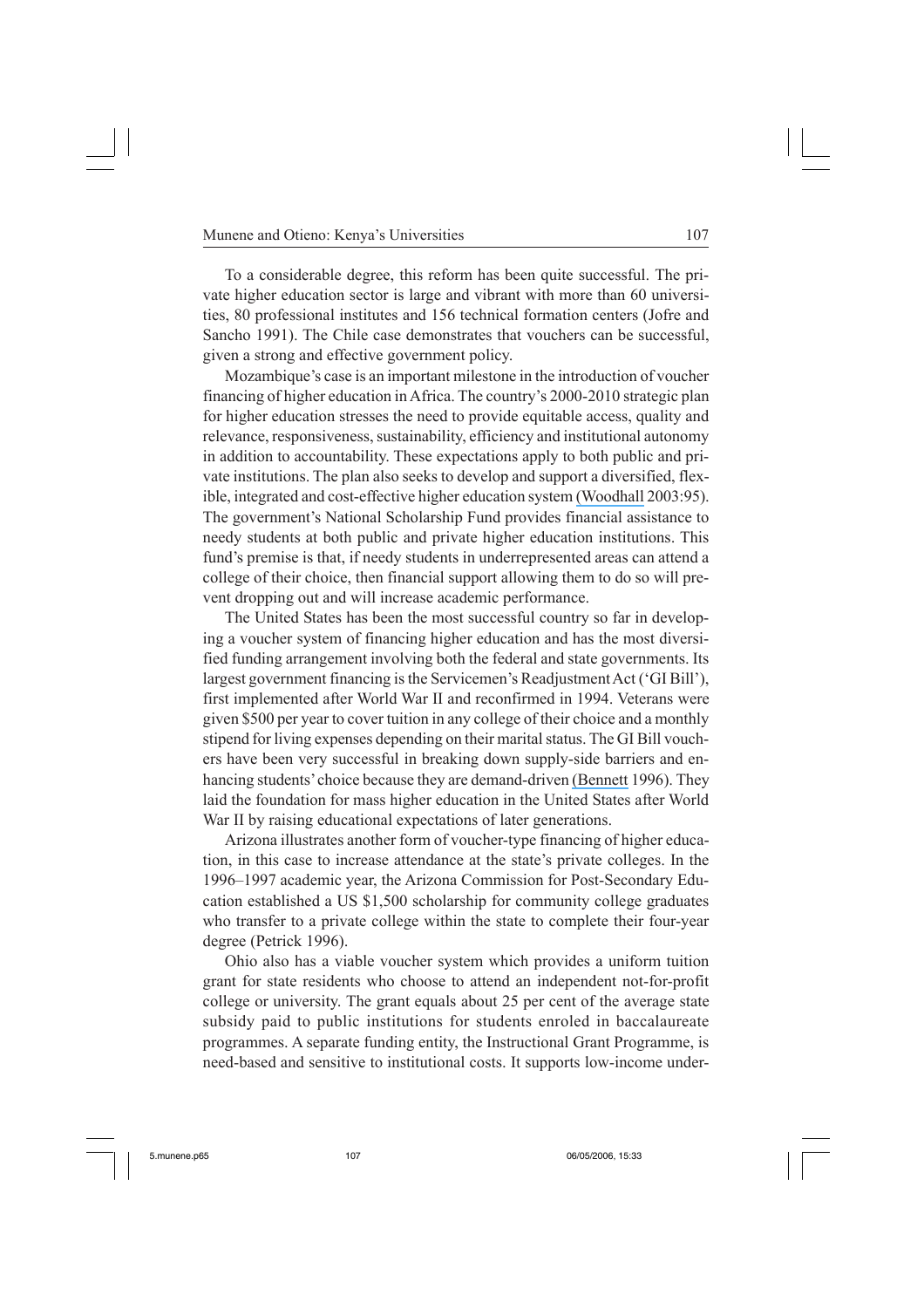graduates in public, private, not-for-profit and proprietary (private-for-profit) colleges and universities (Petrick 1996). Once again, the United States shows the critical role of political will and strong government commitment in the development of a voucher system of financing higher education.

## **Financing Higher Education in Kenya**

Not unlike other African countries, the fiscal health of Kenya's public higher education is grim. The bleak reality of high operating costs, declining state subventions coupled with increased pressure for expansion is a reality that policymakers and administrators have to live with. That reality is a decline in essential infrastructure, both consumable and non-consumable, that is crucial to institutional functioning and which is reflected in the declining material conditions of the campuses and teaching staff and also of and students' welfare. Causes of the present predicament include:

- 1. Rapid growth in the national population resulting in increased demand for higher education, giving way to the 'massification' of the system.
- 2. Inflationary and recessionary pressures on the national economy leading to a sharp decline in funding for higher education.
- 3. Widespread poverty which makes it difficult for students to afford tuition rates high enough to maintain the institutions' fiscal health.

Until the early 1970s, Kenyan higher education was free. The government bore the full cost of tuition and living expenses for university students. The economic crisis of the 1970s, spurred by the oil price shocks, made this financing mechanism unsustainable. As a result, in 1974 the government introduced a loan scheme for all university students in the hope that students would repay their loans upon employment, thus developing a self-sustaining revolving education fund. The long-term view was that an efficient and equitable educational credit market would come into being. However, inadequate loan recovery procedures and students' unwillingness to pay combined to nullify this goal [\(Otieno](https://www.researchgate.net/publication/240266739_Student_Loans_in_Kenya_Past_Experiences_Current_Hurdles_and_Opportunities_for_the_Future?el=1_x_8&enrichId=rgreq-d593ec8a-99b5-4638-b08b-fd987663eb77&enrichSource=Y292ZXJQYWdlOzI0MTc1NzA2NTtBUzoyODk4ODc3NDkxOTc4MjZAMTQ0NjEyNjAzMzk0MA==) [2004\).](https://www.researchgate.net/publication/240266739_Student_Loans_in_Kenya_Past_Experiences_Current_Hurdles_and_Opportunities_for_the_Future?el=1_x_8&enrichId=rgreq-d593ec8a-99b5-4638-b08b-fd987663eb77&enrichSource=Y292ZXJQYWdlOzI0MTc1NzA2NTtBUzoyODk4ODc3NDkxOTc4MjZAMTQ0NjEyNjAzMzk0MA==)

As fiscal crises continued to escalate, the state in 1991-1992 introduced the cost-sharing scheme. Students would pay a tuition fee of \$667 annually coupled with a means-tested loan in which needy students would receive an award (maximum \$560) annually. To further cushion disadvantaged students, a bursary scheme was instituted to cover the difference between the loan award and the total cost of the education. The Kenya National Assembly (Parliament) authorised the creation of the Higher Education Loans Board (HELB) to administer the cost-sharing programme.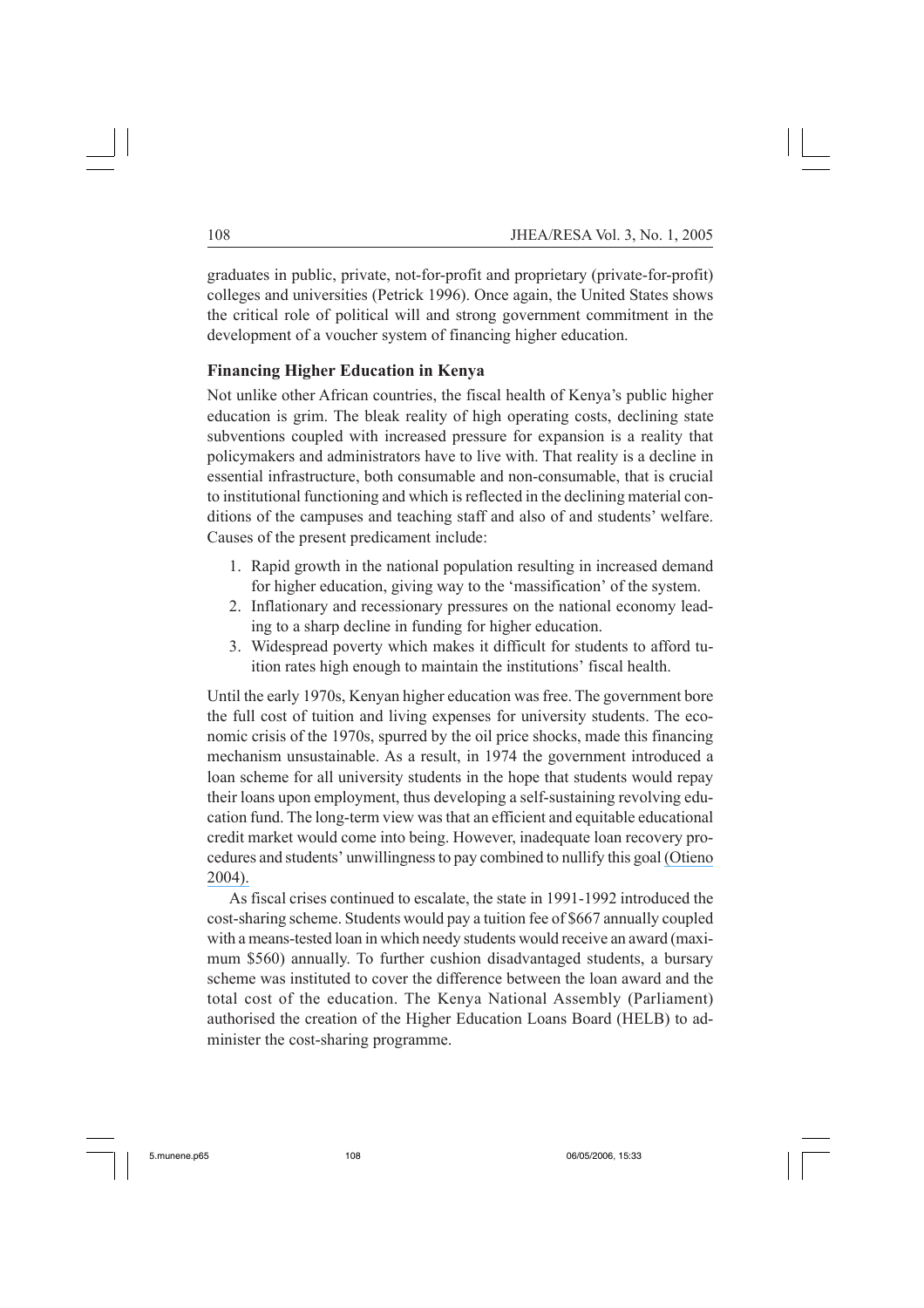| University                                        |                | Applicants                                     | $\frac{5}{6}$ | Loan Amount   |            | $\%$ of All                                                                                                                                                                                                     |  |
|---------------------------------------------------|----------------|------------------------------------------------|---------------|---------------|------------|-----------------------------------------------------------------------------------------------------------------------------------------------------------------------------------------------------------------|--|
|                                                   | $\overline{a}$ | Awarded                                        | Awarded       | Ksh.*         | US\$       | <b>Students Receiving</b>                                                                                                                                                                                       |  |
| Private                                           |                |                                                |               |               |            |                                                                                                                                                                                                                 |  |
| UEAB                                              | 416            | 332                                            | 79.81         | 10,462,000    | 454,870    | 25.4                                                                                                                                                                                                            |  |
| CUEA                                              | 354            | 303                                            | 85.59         | 9,525,000     | 414,130    | 20.5                                                                                                                                                                                                            |  |
| USIU                                              | 106            | 74                                             | 69.81         | 2,377,000     | 103,348    | $3.2$<br>10.8                                                                                                                                                                                                   |  |
|                                                   | 263            | 195                                            | 74.14         | 6,173,000     | 286,391    |                                                                                                                                                                                                                 |  |
| Daystar<br>All Private                            | 1,139          | 904                                            | 77.3          | 28,537,000    | 1,240,739  | 15.0                                                                                                                                                                                                            |  |
| Public                                            |                |                                                |               |               |            |                                                                                                                                                                                                                 |  |
| Nairobi                                           | 8,931          | 8,426                                          | 94.35         | 284,982,500   | 12,390,543 | 60.3                                                                                                                                                                                                            |  |
| Moi                                               | 6,551          | 6,276                                          | 95.80         | 210,159,000   | 9,137,348  | 61.5                                                                                                                                                                                                            |  |
| Kenyatta                                          | 5,586          | 5,271                                          | 94.36         | 177,087,500   | 7,699,457  | 52.8                                                                                                                                                                                                            |  |
| Egerton                                           |                | 4,775                                          | 95.36         | 159,877,000   | 6,951,609  | 47.9                                                                                                                                                                                                            |  |
| <b>IKUAT</b>                                      | 5,006<br>2,205 | 1,997                                          | 96.99         | 67,320,000    | 2,926,957  | 51.3                                                                                                                                                                                                            |  |
| Maseno                                            | 2,524          | 2,370                                          | 93.90         | 79,389,000    | 3,451,696  | 34.4                                                                                                                                                                                                            |  |
| All Public                                        | 30,803         | 29,115                                         | 95.1          | 978, 825, 000 | 42,557,609 | 51.4                                                                                                                                                                                                            |  |
| All Universities                                  |                | 31,942 30,019                                  | 86.2          | 1,007,362,000 | 43,798,348 | 33.2                                                                                                                                                                                                            |  |
| * Ksh = Kenya shillings.<br>Source: Otieno (2002) |                | 1US\$ = Ksh. 23, 2002 purchasing power parity. |               |               |            | Key: UEAB = University of Eastern Africa, Baraton; CUEA = Catholic University of Eastern Africa; USIU = United States International University; JKUAT = Jomo Kenyatta University of Agriculture and Technology. |  |

Table 1: Loan Disbursement by University Type and Amount, 2002–2003 Academic Year **Table 1:** Loan Disbursement by University Type and Amount, 2002–2003 Academic Year

 $\begin{array}{c} \hline \end{array}$ 

 $\sqrt{2}$ 

 $\overline{\phantom{0}}$ 

 $\frac{1}{2}$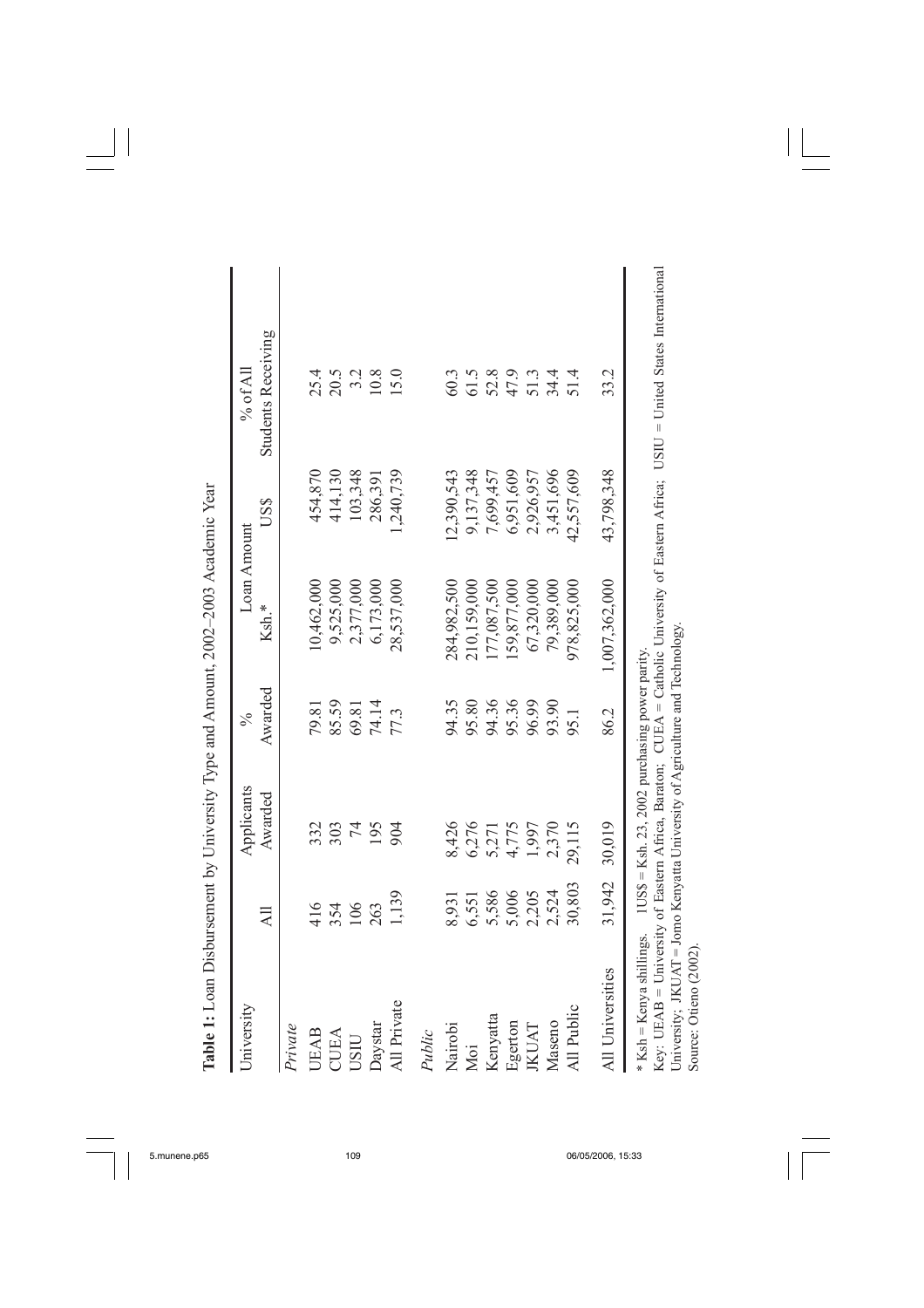The HELB loan scheme has never evolved into a sustainable, efficient and equitable voucher-type of financing higher education in Kenya. Instead, it has become an agency awarding loans mainly to students admitted into public universities who access a larger percentage of financial aid. Table 1 shows the pattern of loan disbursement to both public and private university students in the 2002-2003 academic year. For public universities, 95 per cent of the applicants are awarded educational loans in contrast to 77 per cent for private institutions. Only 15 per cent of the loan recipients were enroled in private universities whilst 51 per cent were in public institutions. But the sharpest contrast is the dollar amounts awarded: more than \$12 million to public universities and more than \$360,000 to private universities.

This predisposition to commit most educational loans to public university students has resulted in limited choice in the country's higher education system. Since funding at public universities is almost guaranteed, students seek admittance there, even though they must often pursue degree programmes not of their liking and many of which offer few employment prospects. Up to 74 per cent of the students at Egerton University are not in programmes of their choice, while the national average is 44 per cent (Joint Admissions Board 2003). Yet the centrally controlled admission policies, coupled with HELB's financial aid, constrain their enrolment choices. That the system has not evolved into a voucher-type scheme as in the JKVTP begs for a detailed analysis.

### **Vouchers and Informal Training: The Case of Jua Kali Programme**

The Jua Kali Voucher Training Programme itself has not attracted national publicity, despite its success, partly because it involves the informal education sector, which does not enjoy as much social and political prestige as university education. Nonetheless, its continued success, given the riskiness of reforms in financing education and training, is fascinating. That success raises several issues regarding the nexus between politics, policy and markets.

The voucher was jointly launched by the Kenyan Government and the World Bank in 1996 as means of increasing the technical skills of the rapidly growing small-scale informal industrial sector. Under this project, credible and longstanding informal sector organisations are granted government recognition and authority to administer vouchers locally. Applicants from the informal sector seek training vouchers from these local organisations to finance skill-upgrading training in public and private sector institutions, including technology development for small enterprises. Upon admission, the beneficiaries surrender their vouchers to the training provider, who redeems it through the allocation agencies after training has been provided and before the voucher's expiration date.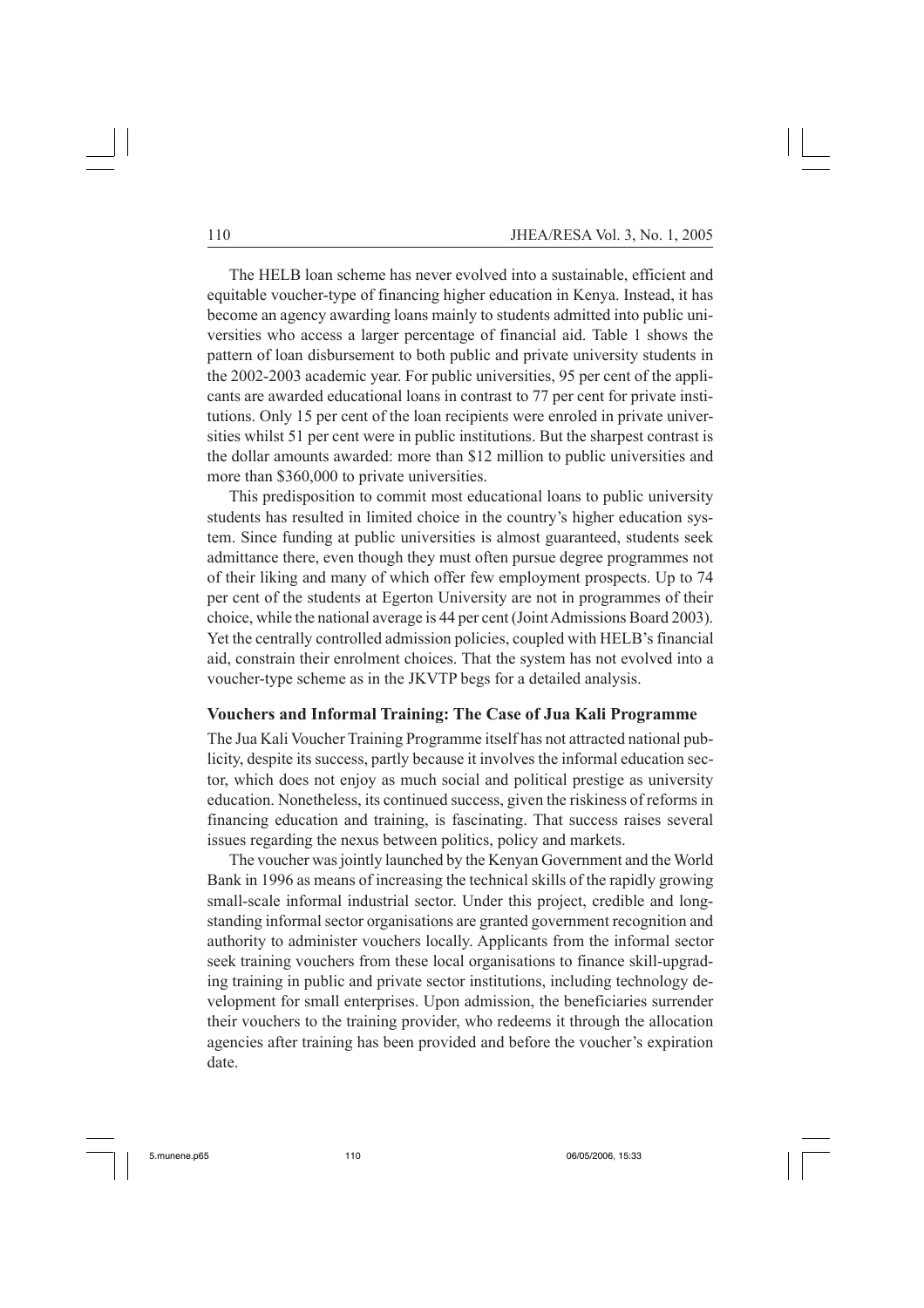| Advisor And Alexandria Crypt And Alexandria Andrew Andrew Alexandria Andrew Andrew Alexandria Andrew Andrew A |                  |                  |            |                 |                    |
|---------------------------------------------------------------------------------------------------------------|------------------|------------------|------------|-----------------|--------------------|
| Course                                                                                                        | Voucher<br>Value | $10%$ paid       | No. issued | Balance         | Course provider    |
|                                                                                                               | (Kshs.)          | by trainee       |            | paid by project |                    |
| Metal work                                                                                                    | 10,000           | 000              |            | 9,000           | MP, MITC, CITC, IP |
|                                                                                                               | 11,000           | 1,100            |            | 9,900           |                    |
| Leather work<br>Electrical/electronics                                                                        | 13,000           | 1,300            | 372        | 1,700           | MP, MITC           |
| Wood work                                                                                                     | 10,000           | 000 <sub>1</sub> |            | 9,000           | MP, MITC, MCC      |
| Hand craft                                                                                                    | 12,000           | 1,200            |            | 10,800          | IP, AKH            |
| Textile                                                                                                       | 11,000           | 1,100            |            | 9,900           | MP, MCC, MTT       |
| Chemical                                                                                                      | 15,000           | 1,500            |            | 13,500          | MTTI, IP           |
| Food processing                                                                                               | 13,000           | 1,300            |            | 1,700           | ISS, MTTI, MP      |
| Motor vehicle mechanics                                                                                       | 11,000           | 1,100            |            | 9,900           | MP, MITC, CITC     |
| Building construction                                                                                         | 11,000           | 1,100            |            | 9,900           | MP, MITC           |
| Management and computer studies                                                                               | 13,000           | 3,900 (30%)      |            | 9,100           | MP, MTTI           |
| Source: Adams (1997)                                                                                          |                  |                  |            |                 |                    |
| AKH: Akamba Handicraft<br>Key:                                                                                |                  |                  |            |                 |                    |
| CITC: Christian Industrial Training College                                                                   |                  |                  |            |                 |                    |
| JSS: Joseline School of Catering<br>IP: Individual Provider                                                   |                  |                  |            |                 |                    |
|                                                                                                               |                  |                  |            |                 |                    |

**Table 2:** Vouchers Issued by One Allocating Agency  $(AA)$  in Mombasa District **Table 2:** Vouchers Issued by One Allocating Agency (AA) in Mombasa District

 $\frac{1}{\sqrt{2\pi}}$ 

 $\frac{1}{2}$ 

5.munene.p65 111 06/05/2006, 15:33

MITC: Mombasa Industrial Training College

MITC: Mombasa Industrial Training College<br>MP: Mombasa Polytechnic MTTI: Mombasa Technical Training Institute

MP: Mombasa Polytechnic

MTTI: Mombasa Technical Training Institute

 $\sqrt{2}$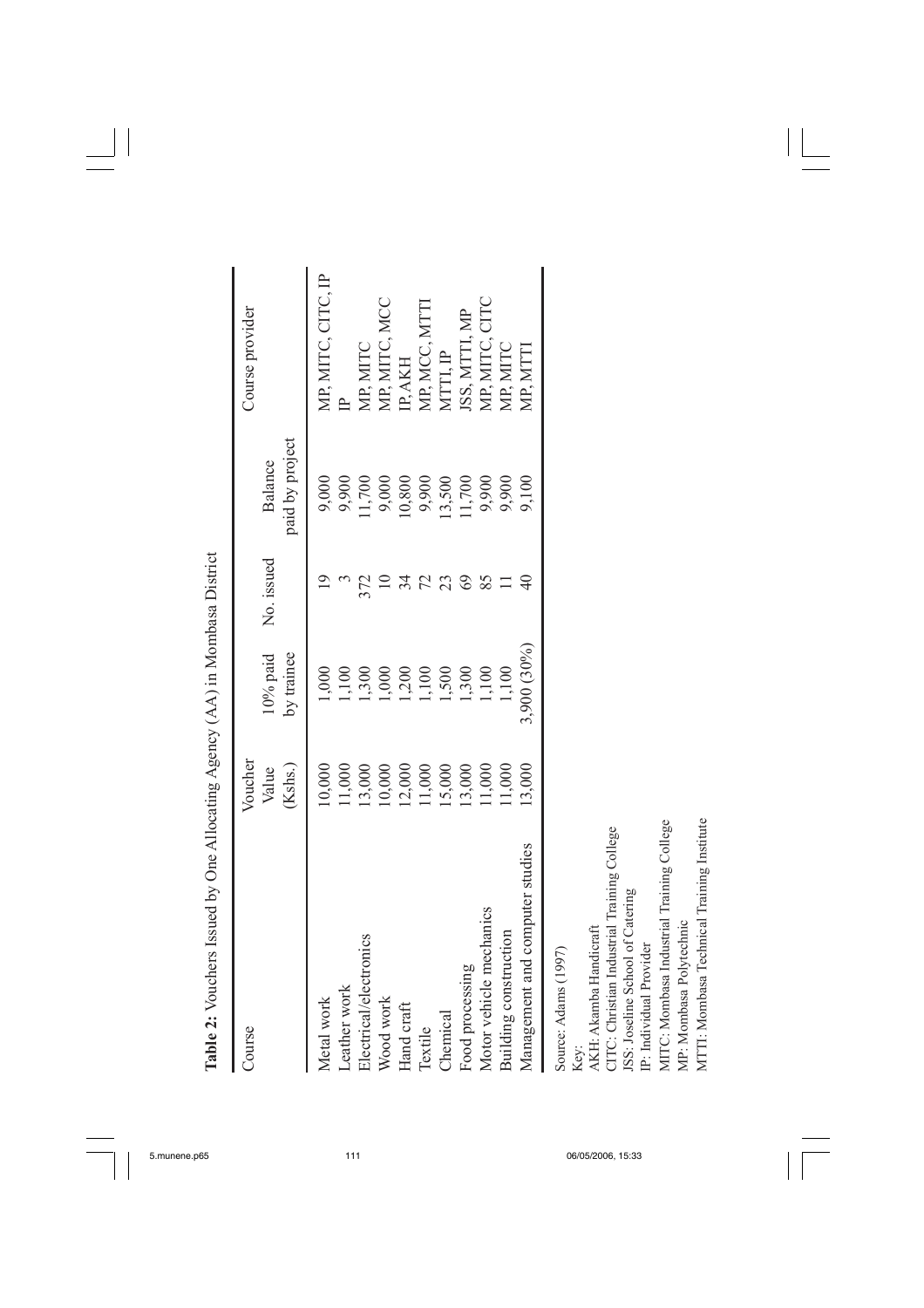An assessment of the pilot programme (Adams 1997) concluded that it was achieving most of its objectives, both in improving management practices of the small-scale traders and by increasing profitability and earnings. Training providers of all types were responsive, especially private ones. They more aggressively marketed themselves to the allocation agencies and tailored their programmes to suit the Jua Kali artisans, including giving examples relevant to them. This competition among providers also resulted in reducing training costs to the value of the voucher, meaning that the trainees did not incur additional expense. Table 2 shows the allocation of vouchers by the Mombasa Boat Operators Association. The variety of programmes range from low-tech handicrafts to high-tech electrical/electronics and computer studies. The providers include a mix of public institutions like Mombasa Polytechnic and Mombasa Technical Training Institute, private institutions like Joseline School of Catering and individual providers who offer apprenticeships. The data show that electrical and electronic courses are the most popular – not surprising given that the electronics industry is the fastest growing employment sector in Kenya. The data also demonstrate the dominance of Mombasa Polytechnic, a middlelevel training college, in providing most of the training.

## **The Concept of Loose Coupling**

Loose coupling between an organisation and its various internal and external constituents provides a useful conceptual framework for understanding the success or failure of educational vouchers in different contexts. Why, for instance, has the voucher system failed to materialise in Kenyan higher education while succeeding in the informal sector? Why, despite state universities' inability to meet the demand for some popular programmes, are students denied public financial support to pursue the same programmes in private universities? We discuss three factors that explain these contradictions and reinforce loose coupling as an important analytical framework to structure the debate.

Loose coupling consists of weak or infrequent ties among entities that are minimally interdependent [\(Hoy](https://www.researchgate.net/publication/44830003_Educational_Administration_Theory_Research_and_Practice?el=1_x_8&enrichId=rgreq-d593ec8a-99b5-4638-b08b-fd987663eb77&enrichSource=Y292ZXJQYWdlOzI0MTc1NzA2NTtBUzoyODk4ODc3NDkxOTc4MjZAMTQ0NjEyNjAzMzk0MA==) & Miskel 1991:137). Subsystems in an organisation are tied together loosely rather than through tight bureaucratic linkage. Potential coupling elements might include: intention and action, the past and the present (what happened yesterday may be loosely coupled with what happens tomorrow), means and ends, hierarchical positions, teachers and students, teachers and materials they use or parents and teachers (Sturman 1994:3524). Educational organisations have two distinct domains in which tight and loose coupling tendencies are articulated. The bureaucratic domain deals with internal and managerial functions: mediating between the institution and community, implementing the law, procuring and allocating resources, and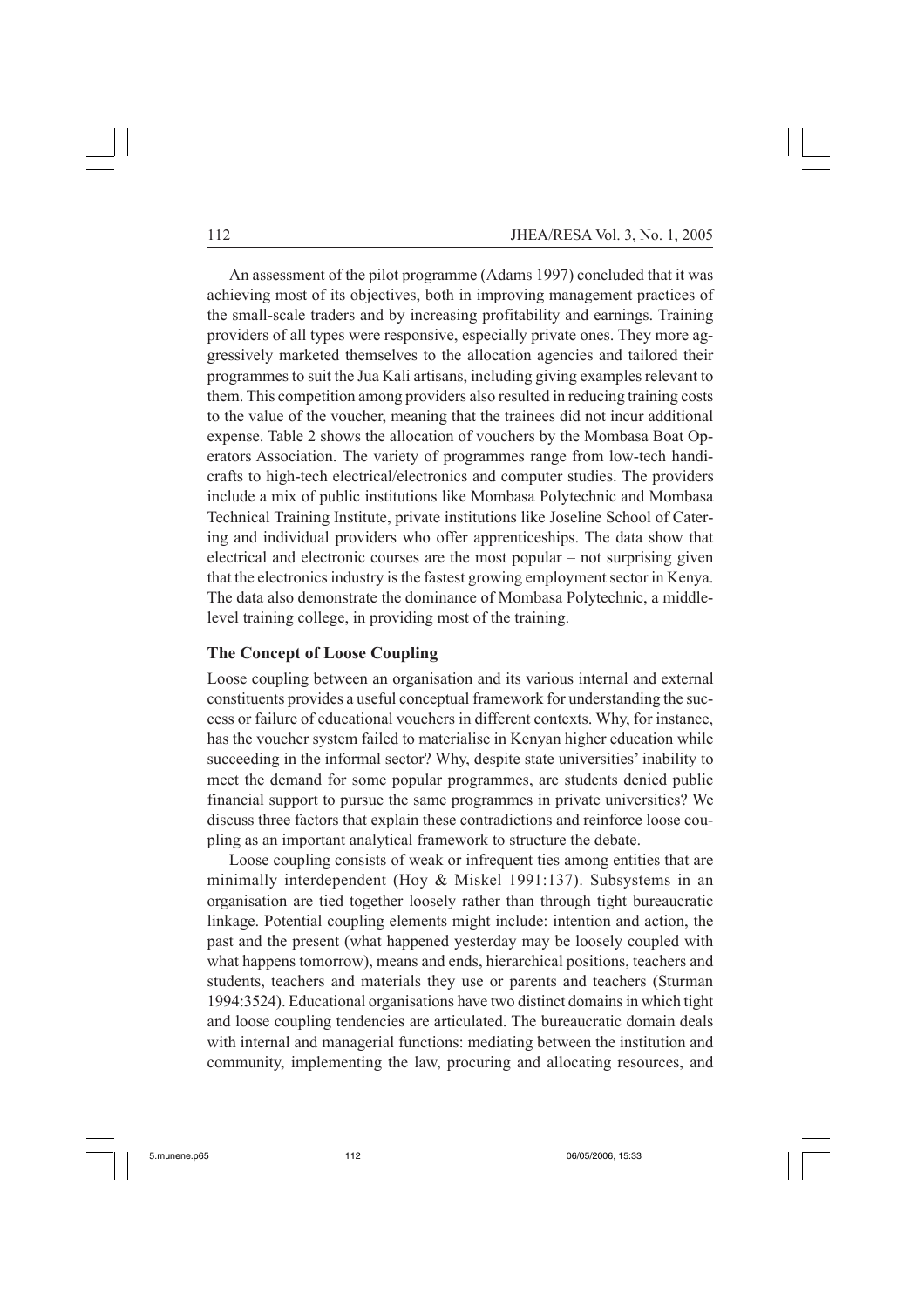mediating between the faculty and students. The professional domain, on the other hand, is involved with the actual technical process of teaching and learning (Hoy & Miskel 1991). The bureaucratic domain is central to our focus because it incorporates consideration of the interactions between educational institutions and the external environment.

Educational organisations are open systems, heavily influenced by the changes in the external environments. Competition, resource availability and political pressures from the environment may force them to tighten or loosen organisational linkages to survive. The external political environment may dictate that the institution support its political agenda, resulting in changes in linkages. In Kenya, three external factors – political influence, market coordination and democratic decision-making – constitute the dynamics within which loose and tight coupling are articulated. The result is differentiated outcomes for educational vouchers in two sectors of education.

# **Political Influence**

# *The State's Political Power*

Educational institutions are inherently political, just as the context in which they function is highly political. University politics encompass a variety of political relationships among actors and groups internal and/or external to the institutions: the state, administrators, academics, staff and students. As important political constituents, they strongly influence institutional conflict, decision making, resource allocation and governance. While some scholars have argued that 'pluralism' best describes the configuration of multiple interests, views and groups in universities (Bucher 1970; Epstein 1974), others have noted the state's centrality. [Waldo](https://www.researchgate.net/publication/274848651_The_University_in_Relation_to_the_Government-Political?el=1_x_8&enrichId=rgreq-d593ec8a-99b5-4638-b08b-fd987663eb77&enrichSource=Y292ZXJQYWdlOzI0MTc1NzA2NTtBUzoyODk4ODc3NDkxOTc4MjZAMTQ0NjEyNjAzMzk0MA==) (1974:107) posits that the university 'from the beginning has had more of a governmental-political role than is customarily perceived, that in the modern period its governmental-political role has been growing in scope and importance, and that certain developments now culminating place the university at or near the center of the governmental-political spectrum'. Both perspectives are accurate to a degree, the context being the dominant variable that explains why one perspective will prevail in one context but not in another.

In Kenya, as in many other African countries, the government's influence in steering the development and growth of public higher education is monumental. Since independence, the government has developed university education as a panacea for the social, economic and political challenges confronting the country. As the stimulus for socio-economic development, the public university has been the centerpiece in producing local elites and in integrating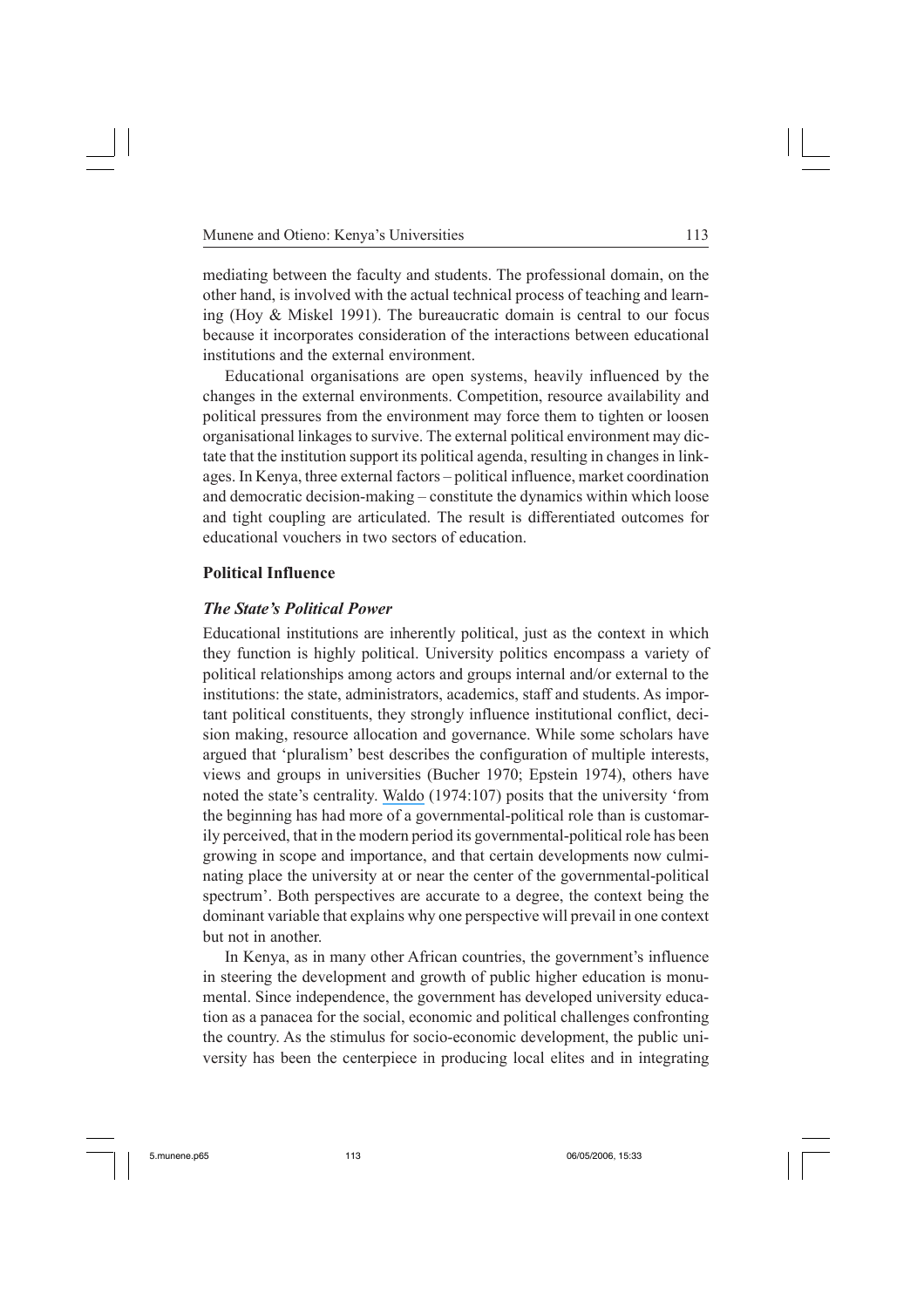different sections. These elites have provided critical manpower in various social sectors and have mediated the domestication and localisation of global knowledge. The politicisation of Kenya's public university reached its zenith during the presidency of Daniel arap Moi (1978-2002). Sifuna (1998:181) notes the role of political influence in university affairs:

The decision to establish a second university in the country without much debate, and subsequent ones that have led to the proliferation of public institutions of higher learning, should be interpreted in the context of wider policy formulation. The policy formulation style in Kenya has always centered on the person of the president. He sets the pace and tone of government policy through slogans and pronouncements. This style normally applies to all spheres of life, such as social, political, economic and educational matters. Most major policy pronouncements in the country are associated with the president who is supposed to be the source of wisdom and the one who gives the policy drive, blessings and legitimacy. It does not matter who initiates and moves the policy to the centre, but the credit always goes to the president.

Thus, public universities in Kenya have been used effectively to promote and sustain the legitimacy of the state.

This tight coupling between the university and the political system is important in several ways. First, it means that the state has a legitimate interest in funding the university to steer it in specific directions. Kenyan universities are almost exclusively dependent on the state for their recurrent and development expenditures, a dependency which is, ironically, reflected in the declining financial allocations. The deficits have been growing whilst the student population and operating costs have been rising. In 1991, the deficits were more than Ksh. 222 million (more than US\$2 million) which rose to over Ksh. 500 million (more than US\$ \$6 million) in 1996. By 2003, the deficits were in excess of Ksh. 750 million (\$10 million) (Ngome 2003:363). It is not far-fetched to conclude that this financing mechanism, coupled with tight political control, has denied universities the flexibility and autonomy to spend scarce financial resources in innovative programming that would attract voucher-holding or privately sponsored students. In a significant way, this coupling has contributed to the inertia at HELB. The funding body has read the state script that promotes the latter's political control of events on campus, including student admissions. The funding agency dedicates the bulk of student loans to public university students, a political strategy that has at times been used to deny politically active students financial aid to attend college.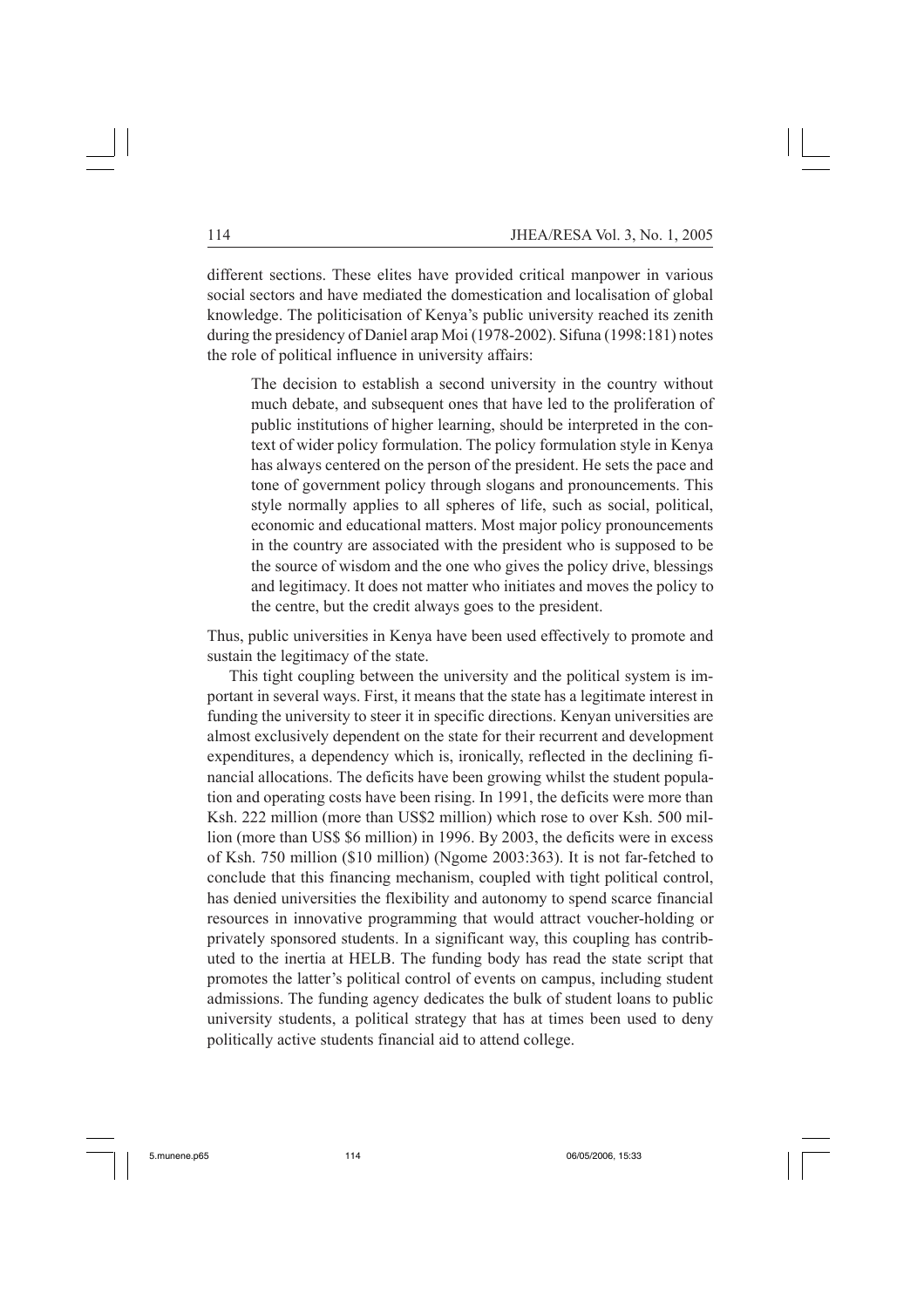The ubiquity of the state politics/university nexus is also epitomised by the powerlessness of the Commission of Higher Education (CHE) to engage in strategic planning for the public university sector as the commission envisioned. Contrary to expectations, financial planning for the universities was deemed political and left to the technocrats at CHE:

Planning was supposed to be a major function of the Commission for Higher Education. CHE tried and set up a committee especially with regard to financing, but it was decided that the committee should not deal with matters relating to funding. CHE also set up a University Grants Committee which made some plans but again it was overtaken by events. The government seems to have approached the expansion of universities from a political point of view because it wanted to appease the public by opening up more and more university education. The public universities . . . did not see the need of working through CHE (Sifuna 1998:187).

Besides determining the development of universities, the state has an interest in who attends university and for what programme of study. To perpetuate its strategic political hold on the universities, the government has exercised wide latitude, via state-appointed university administrators, in shaping student enrolment. One of the state's strategic interests lies in identifying students who are sympathetic to its course while denying scholarship and sponsorship to students deemed recalcitrant and critical of the state (Mwiria 2003:38). The state's second interest is to be seen as benevolent and, thus, responsive to the social demand for higher education.

The dynamics of this politically managed access to university education can be seen by the situation in 1988 when more than 13,000 students qualified for entry into public universities which could accommodate only a quarter of that number. President Moi 'directed the Minister for Education and vice-chancellors of the four national universities to work out ways of admitting most of the 13,000 qualified students left out in the recent selection. ... The president said he had been moved by appeals from affected parents, students and Kenyans in general during the on-going public discussion' ('President Acts' 1988:28). These two factors suggest why the state has been less willing to develop such market-oriented financial systems as vouchers; such systems would curtail the state's influence in student enrolment in universities.

## *Students as a Political Group*

Tight coupling between the universities and the political system is also manifested in students' political influence. University students as a political group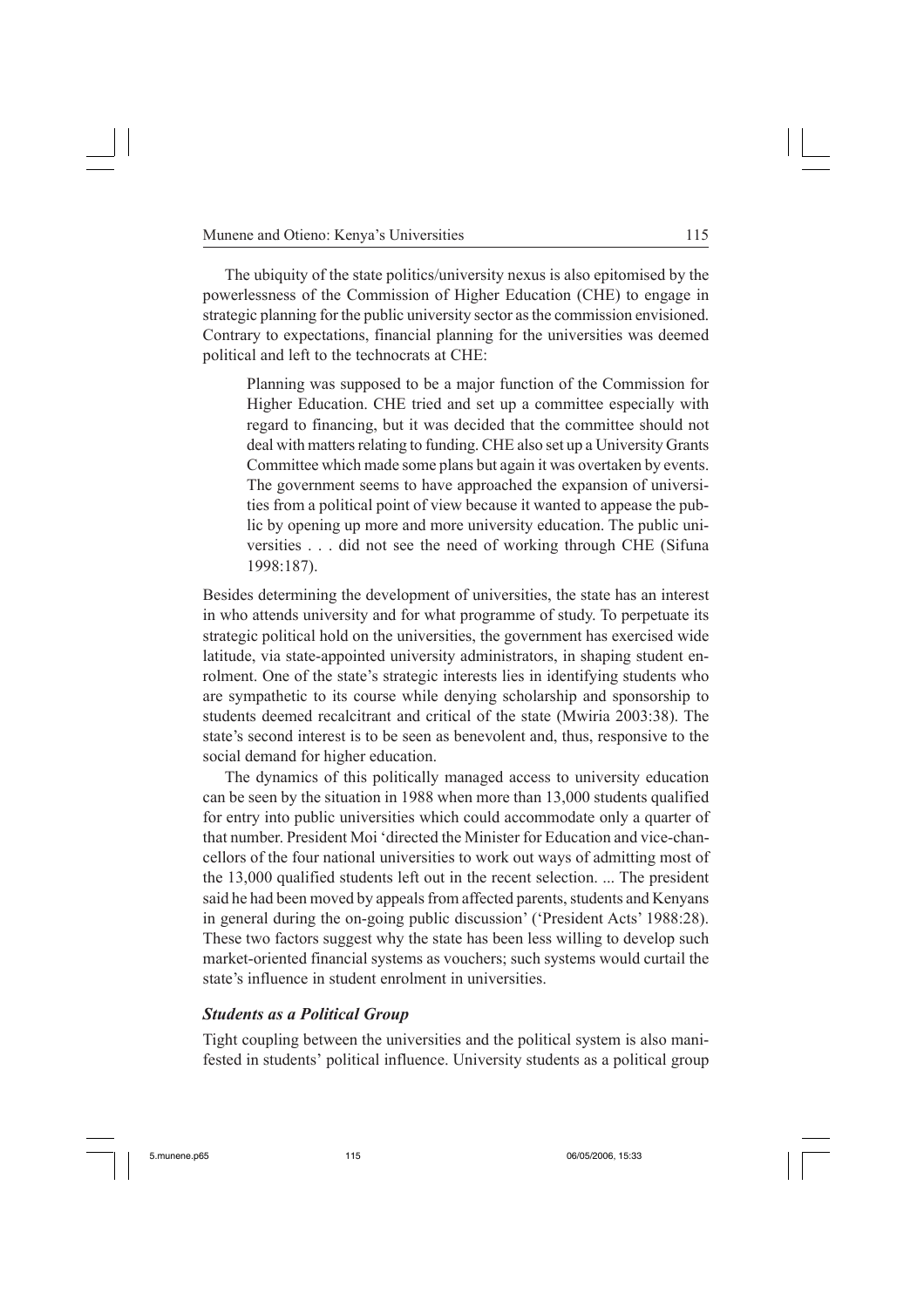have the power to influence policy decisions in socio-economic and political areas. The social genesis of students' political power emanates from their historically sanctioned social mission as catalysts in the democratisation movement and guardians of social justice (Munene 2003). As in many other African countries, Kenyan students were in the forefront in the struggle for nationalism during the cold war era, were crucial in the fight to expand democratic space during the one-party political system, and were also vocal proponents of socioeconomic equality. These roles have enjoyed a large measure of political legitimacy, especially during the period when opposition political parties were proscribed and civil society truncated.

The existence of powerful student associations has further consolidated their political clout in higher education. Through university-wide student associations such as the Student Organisation of Nairobi University (SONU) and inter-university associations like the National Unions of Students of Kenya (NUKS), students have articulated their views on university management and financing policy. Through university-based ethno-regional and political associations, which are patronised by politicians, students have been able to gain access to political leadership and sway important decisions in their favor. The government has been more than willing to co-opt students into its political arrangements because of the symbolic message that it delivers to the rest of the country. In a young developing country, a political leadership endorsed by an incipient elite attains a legitimacy that cannot be underestimated.

Thus, because of students' political clout coupled with the state's reluctance to be seen as operating in a manner inimical to the development of state institutions like public universities, it has been difficult for the government to promote a financial programme that would be seen as diverting funds to the development of private institutions. Since 1991, Kenya has made ineffectual attempts to restructure the financing of higher education and introduce more market-oriented mechanisms. Much bureaucratic rhetoric on the issues has been voiced, only to fizzle at the first sign of resistance from students [\(Hughes](https://www.researchgate.net/publication/44818746_Legitimation_Higher_Education_and_the_Post-colonial_State_A_comparative_study_of_India_and_Kenya?el=1_x_8&enrichId=rgreq-d593ec8a-99b5-4638-b08b-fd987663eb77&enrichSource=Y292ZXJQYWdlOzI0MTc1NzA2NTtBUzoyODk4ODc3NDkxOTc4MjZAMTQ0NjEyNjAzMzk0MA==) [1994:197\).](https://www.researchgate.net/publication/44818746_Legitimation_Higher_Education_and_the_Post-colonial_State_A_comparative_study_of_India_and_Kenya?el=1_x_8&enrichId=rgreq-d593ec8a-99b5-4638-b08b-fd987663eb77&enrichSource=Y292ZXJQYWdlOzI0MTc1NzA2NTtBUzoyODk4ODc3NDkxOTc4MjZAMTQ0NjEyNjAzMzk0MA==) It took a long time and enduring many student protests for the government to introduce modest fees in the state universities in 1995. The protests, strikes and accompanying injuries to students, as well as year-long university closures, raised the nation's political temperatures to a dangerous level. Since then, the government's resolve to alter the financing of higher education has waned, and no other restructuring in financial mechanism has occurred. The student/political nexus has meant that the fortunes of the students are inextricably interwoven with those of the state. Under these circumstances, it is highly unlikely that a voucher system will see the light of day any time soon.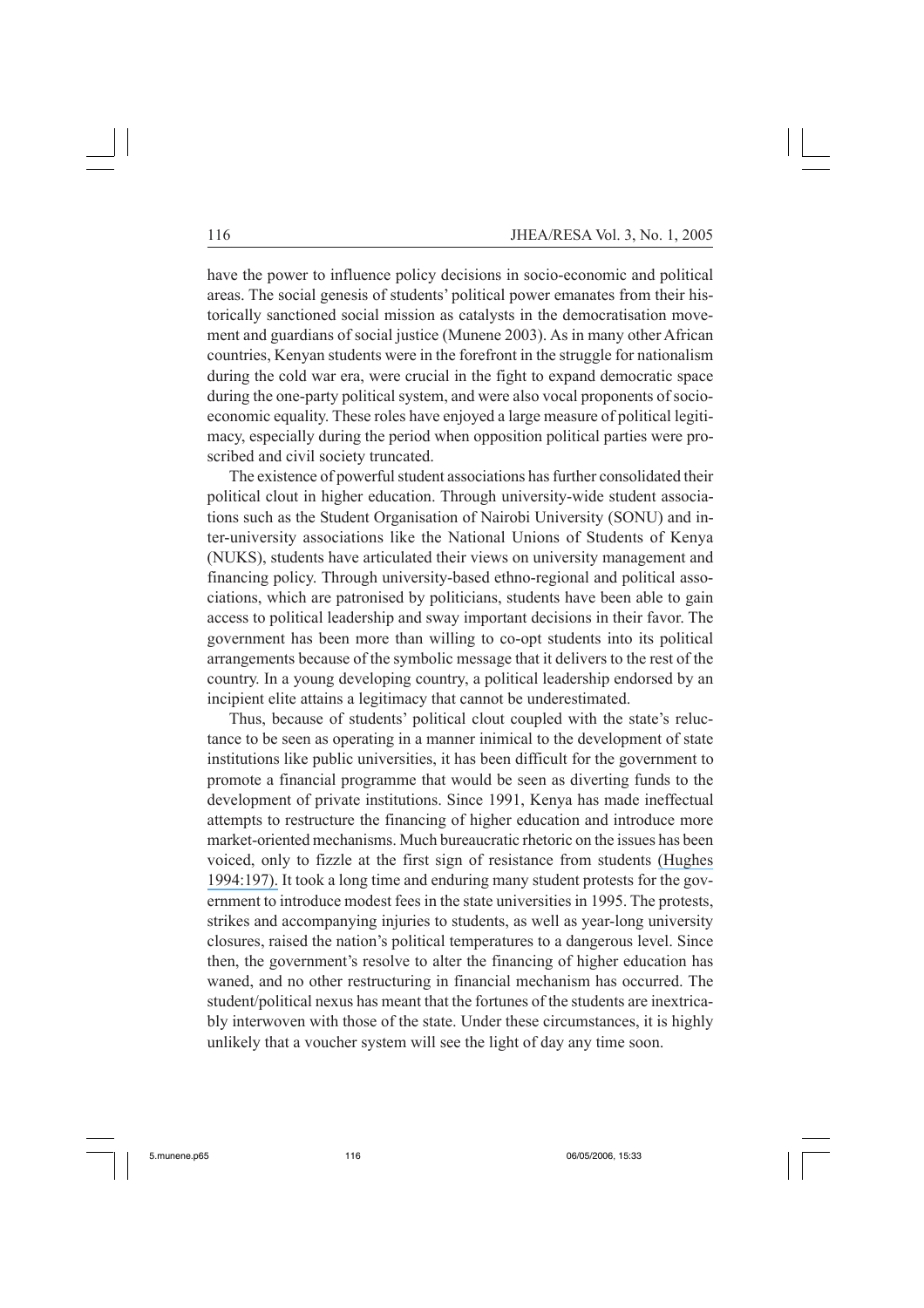Munene and Otieno: Kenya's Universities 117

## *The Informal Sector and Political Loose Coupling*

While tight coupling between the political state and higher education has been the linchpin of university development, the converse is true of the informal training sector. The sector's coupling with the political state has been, at best, weak. It has developed largely outside the tight control of the political authorities, its impetus for growth being the influence of demand and supply mechanisms in the labour market. This, however, does not mean that informal training institutions have been historically apolitical. However, unlike the universities, their political influence has chiefly been narrow and spasmodic, giving the impression that the state lacks interest in them. In contrast to the tight link between universities and the national body politic during President Moi's reign, the political class has basically allowed the informal training institutions to operate on their own, subject to provisions of the Ministry of Education. A good illustration is the Harambee<sup>1</sup> movement by which politicians in the late 1960s and early 1970s mobilised Kenyans to construct Village Polytechnics and Institutes of Science and Technology. The goal was to provide employment-related training opportunities for youths who could not gain access to higher education.

Since then, political interest in these institutions has waned because of two interrelated factors. The first is the exit of Kenya's founding father, Jomo Kenyatta, and the attendant decline in the importance of the Harambee movement in developing basic education and technical training institutions. Kenyatta, who believed in grassroots mobilisation through the Harambee movement, invested politically in non-university education. His strong support was in primary and secondary education and technical training through Village Polytechnics and Harambee Institutes of Science and Technology. Numerous Harambee fund-raising programmes were organised to support these educational programmes. The end of his reign marked the beginning of Harambee's decline as a vehicle for the political mobilisation of financial resources for basic and technical education. The second factor is the rise in the political ascendancy of university education after 1980 under Kenyatta's successor, Daniel arap Moi. His presidency (1978-2002) saw the largest state political investment in higher education. State universities grew from one to six. The student population grew from about 3,000 to around 50,000 (Ngome 2003), and the politicisation of university affairs became most intense (Munene 1997). The contrast between the two political leaders could hardly be greater: Kenyatta, a university graduate, had a passion for basic and technical education, while Moi, with only basic education, pursued the expansion of higher education with religious zeal.

An additional reason for the failure warrants attention. By the 1980s parental and student attitudes towards self-employment and, therefore, technical training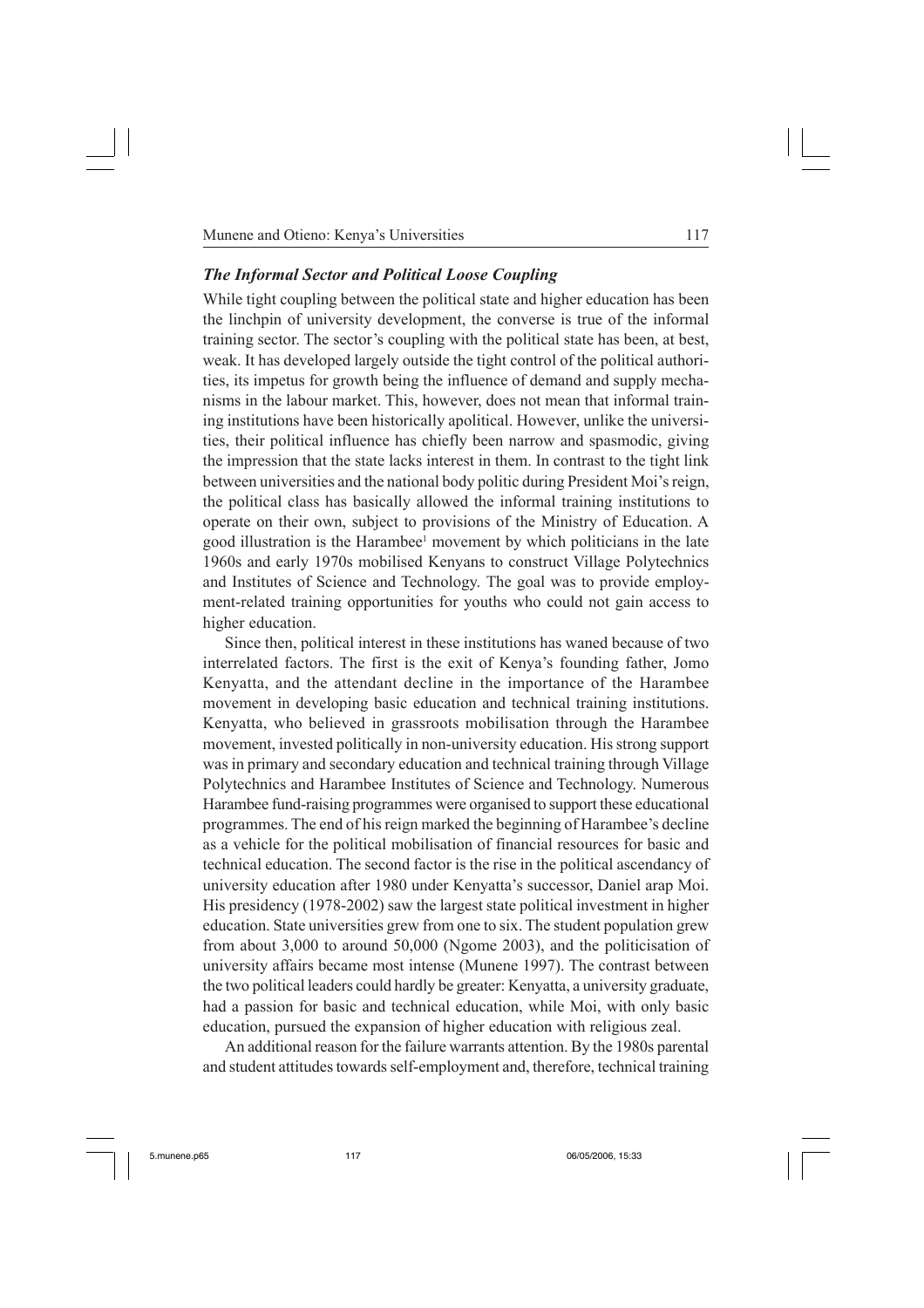had undergone a radical transformation. Sifuna (1984), in a study on attitudes towards technical and vocational education in the country, found that only a miniscule number of students aspired to careers as farmers or craftsmen. Instead, most aspired for white-collar jobs which did not require any technical education. In a later study, Ngau (1999) noted that most graduates of technical training institutions lacked the financial resources and requisite entrepreneurial skill to embark on self-employment activities. These factors indicate a failure by the Harambee Institutes of Science and Technology to develop well-articulated coupling with the labor market, a factor that has led to their rapid decline in spite of loose coupling with the political system at the sunset of President Kenyatta's regime.

The development of informal training institutions, however, has been stimulated by client needs and economic imperatives. Because they are not tightly linked to the political authorities, they are free from the most serious impediment towards innovation and reforms. As a result, they can design programmes and implement guidelines making them more accommodating to programmes such as the voucher system. As a result, the JKVTP has incorporated players like the Kenyan Government's Technical Training Division in the Ministry of Education, Science and Technology, Kenya's Ministry of Labour, the World Bank and the Jua Kali Association of Kenya (its association for informal sector entrepreneurs), without necessarily raising political temperatures, as would have been the case in universities. Thus, where loose coupling with the political system prevails and where economic conditions are conducive, political stakes are low and innovations like the voucher system can proceed with a minimum of political reverberations.

### **Market Coordination**

## *Informal Training and Market Coupling*

If Kenya's state universities and the political system have been tightly coupled, then the informal training sector has been tightly coupled with the market, which plays a strategic role in explaining its educational financing innovations. 'Market' refers to the extent to which market-related activities and incentive structures function and flourish. In a market situation, goods or services sell while a price mechanism provides the equilibrium through which consumers bargain over what they need, resulting in a consumer-driven market. Notwithstanding the negative connotation that the market model has elicited in recent times, especially in Africa [\(Zeleza](https://www.researchgate.net/publication/254383574_Academic_Freedom_in_the_Neo-Liberal_Order_Governments_Globalization_Governance_and_Gender?el=1_x_8&enrichId=rgreq-d593ec8a-99b5-4638-b08b-fd987663eb77&enrichSource=Y292ZXJQYWdlOzI0MTc1NzA2NTtBUzoyODk4ODc3NDkxOTc4MjZAMTQ0NjEyNjAzMzk0MA==) 2003), educational institutions (universities and training institutes included) are marketplaces where educational programmes and services are sold to fee-paying students. The degree of success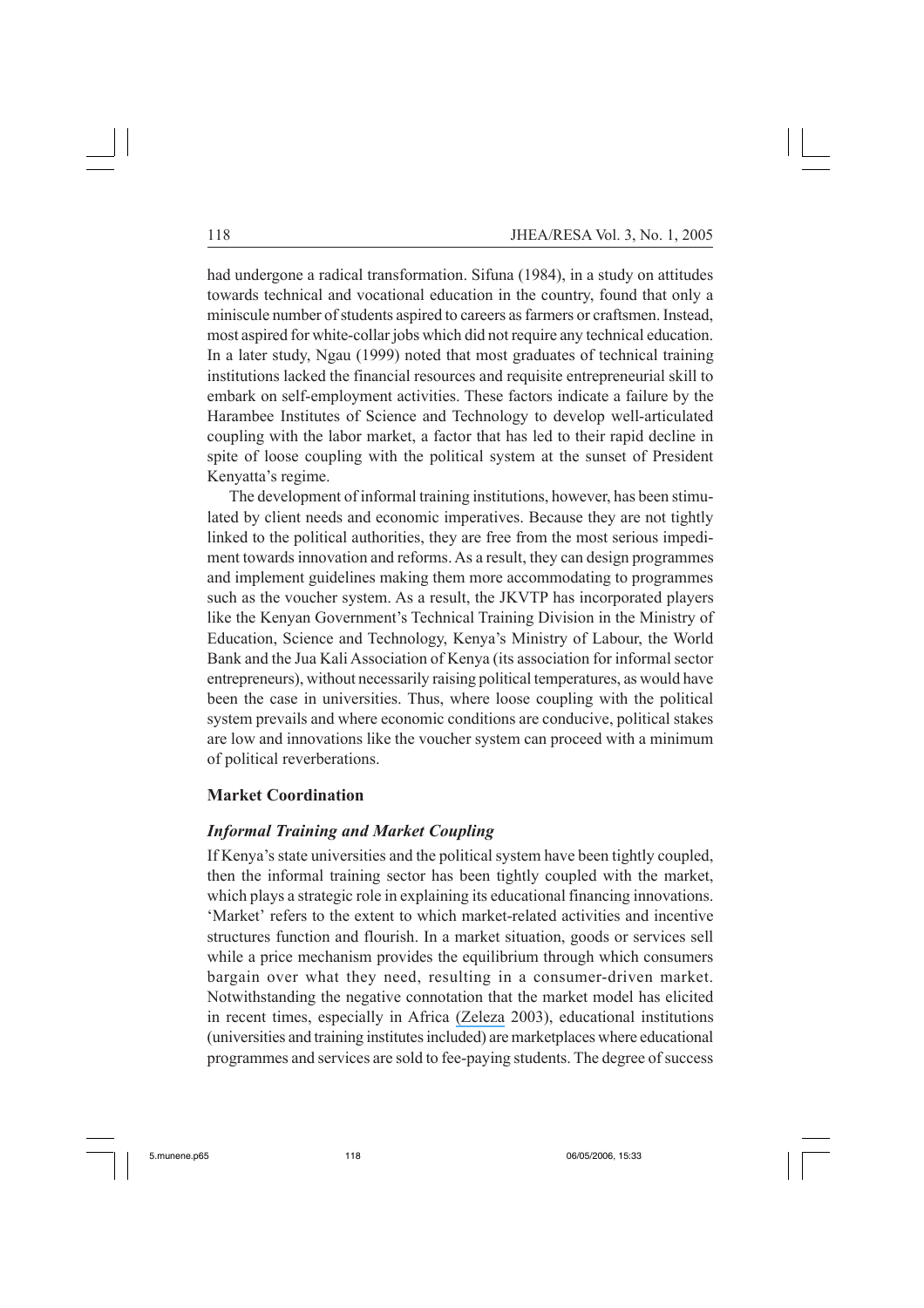in this market model rests on the level at which the demand for educational programmes and services is congruent with their supply at an optimum price.

A number of advantages accrue from the market, the main one being the incentive to educational institutions to respond to changing economic and social situations. Faced with the prospect of diminished enrolments, institutions engage in 'constant occupational reassignment, with consumer preferences and occupational preferences reconciled in a shuffling of labor from one field to another, one specialty to another' (Clark 1983:162). In addition, the marketisation of institutional programmes has implications for organisations' power structures. Units that generate revenue are generally handsomely rewarded and their influence flows upwards to the central administrative and policymaking bodies. Thus, unlike the traditional bureaucratic resource allocation arrangement, the power and influence in the institution is in the opposite direction (Williams 1987:98).

Perhaps more than any other education sector in Kenya, JKVTP manifests a well-articulated system of market coordination which would account for the voucher scheme's success. Consumers choose among multiple programmes offered by training providers ranging from the government-owned Kenya Institute of Business, church-sponsored training centers and proprietary entrepreneurial institutions. This situation reflects a product diversity that is very different from that of the state universities. Adams (1997) indicates that such choice has stimulated innovation to reflect the changing market needs in both worker training and tuition cost reductions. In the two cases cited, the tuition fell from Ksh.  $21,000$  (US\$280) and Ksh.  $37,000$  (US\$493)<sup>2</sup> to equal the actual value of the voucher, thereby negating the need for trainees to supplement the voucher and strengthening the consumer market. In sum, this example demonstrates the classic reality of a market-coordinated training orientation: student demand and choice determining resource allocations and price structure.

## *State Universities and Loose Market Coupling*

Unlike informal sector training institutes, public universities are loosely coordinated by the market. Until recently, when the institutions began to experiment with privately sponsored students and the formation of private companies to market university services and programmes<sup>3</sup>, very little evidence existed to demonstrate that market considerations were at the core of the institutions' strategic thinking. Two factors account for the persistent disarticulation between the university system and the market, namely explosive graduate unemployment, and distrust in the commodification of knowledge.

The labor market performance of university graduates in Kenya has witnessed a precipitous decline since the mid-1980s, thanks to the inflationary and recessionary tendencies within the economic structure along with the failure of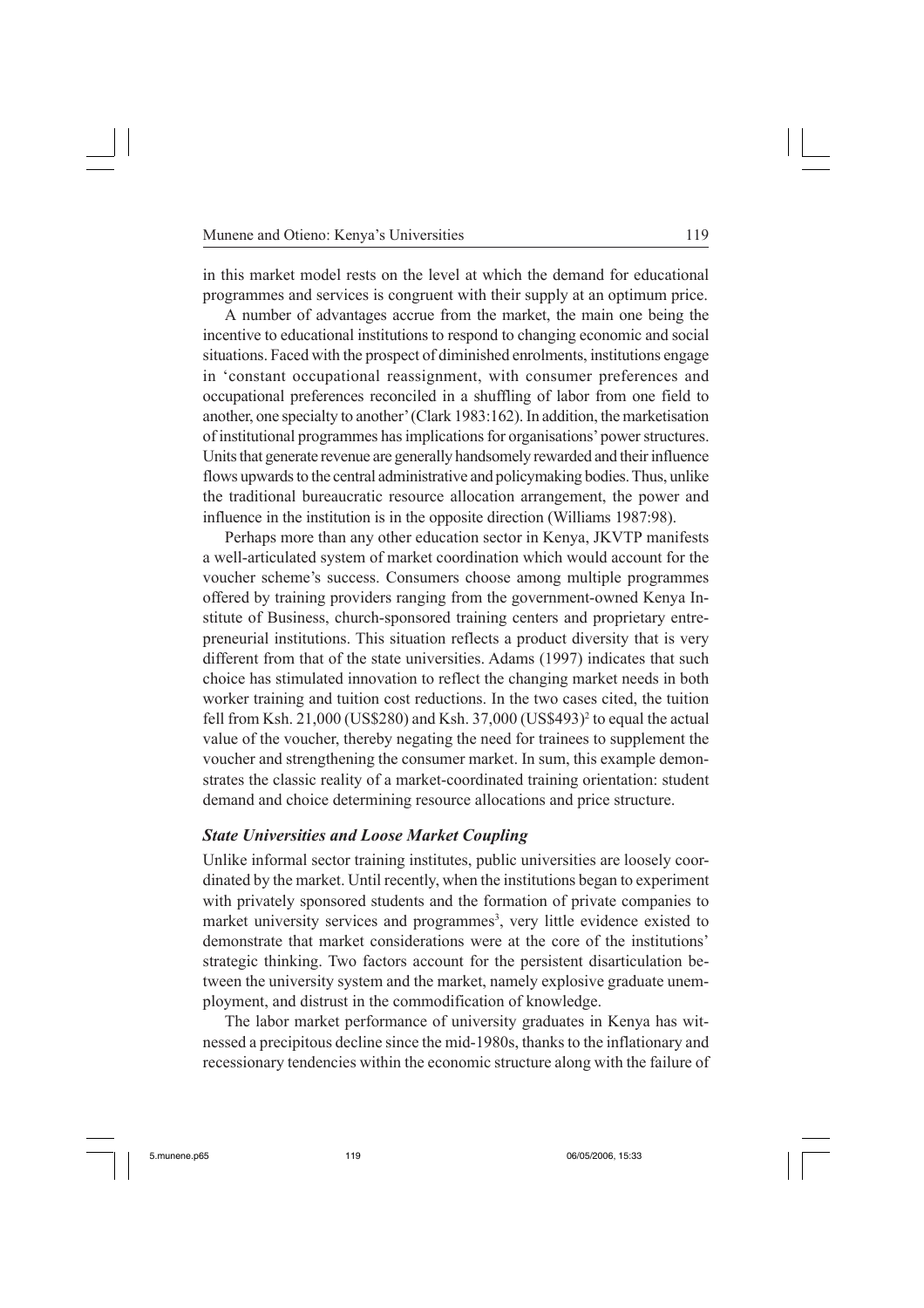educational reforms to reflect the new socio-economic dispensation. In Table 3, the grim reality that awaits graduates is vividly demonstrated; wage employment, the key route for university graduates' entry into the labor market, has continued to contract even as the informal sector, the principal entry route for the informal training graduates, has continued to register remarkable growth. In 1988 employment in the wage-earning sector was well over 77 per cent while the informal sector hired 20 per cent of the workforce. The reverse was true by 2000 when the formal sector's contribution in job creation was a paltry 28 per cent while that of the informal sector was a massive 70 per cent.

The problem of university graduate unemployment and the inability of universities to address the problem have attracted considerable attention. Only recently the *East African Standard, one of Kenya's leading daily newspapers,* analyzed the extent of the mismatch between the academic programmes and the labor market requirements. In one article headlined 'Is Time Ripe for Universities to Scrap "Joke Courses"?' (2004), the correspondent documented cases of students admitted to programmes with no market potential but for which financial aid was available from the state and concluded with a poignant question that no doubt resonated with the masses of unemployed graduates: 'What is the point of a degree that adds little or nothing to students' employment prospects?'

| Year | Total '000' | Wage<br>Employment $(\% )$ | Self-Employment<br>and Unpaid<br>Workers $(\% )$ | Informal<br>Sector $(\% )$ |
|------|-------------|----------------------------|--------------------------------------------------|----------------------------|
| 1988 | 1736.3      | 77.5                       | 2.5                                              | 20.0                       |
| 1989 | 1796.2      | 76.2                       | 2.5                                              | 21.3                       |
| 1990 | 2395.0      | 58.8                       | 2.0                                              | 39.2                       |
| 1991 | 2557.1      | 56.4                       | 2.0                                              | 41.6                       |
| 1992 | 2753.2      | 53.1                       | 2.0                                              | 44.9                       |
| 1993 | 2997.5      | 49.2                       | 1.9                                              | 48.9                       |
| 1994 | 3355.1      | 44.8                       | 1.7                                              | 53.8                       |
| 1995 | 3855.1      | 40.4                       | 1.6                                              | 58.0                       |
| 1996 | 4325.8      | 37.4                       | 1.5                                              | 61.1                       |
| 1997 | 4698.4      | 35.1                       | 1.4                                              | 63.5                       |
| 1998 | 5083.2      | 32.7                       | 1.4                                              | 65.9                       |
| 1999 | 5477.5      | 30.5                       | 1.2                                              | 68.2                       |
| 2000 | 5893.0      | 28.4                       | 1.1                                              | 70.4                       |

**Table 3:** Employment Trends in Kenya, 1988–2000

Source: Republic of Kenya, Economic Survey (various issues)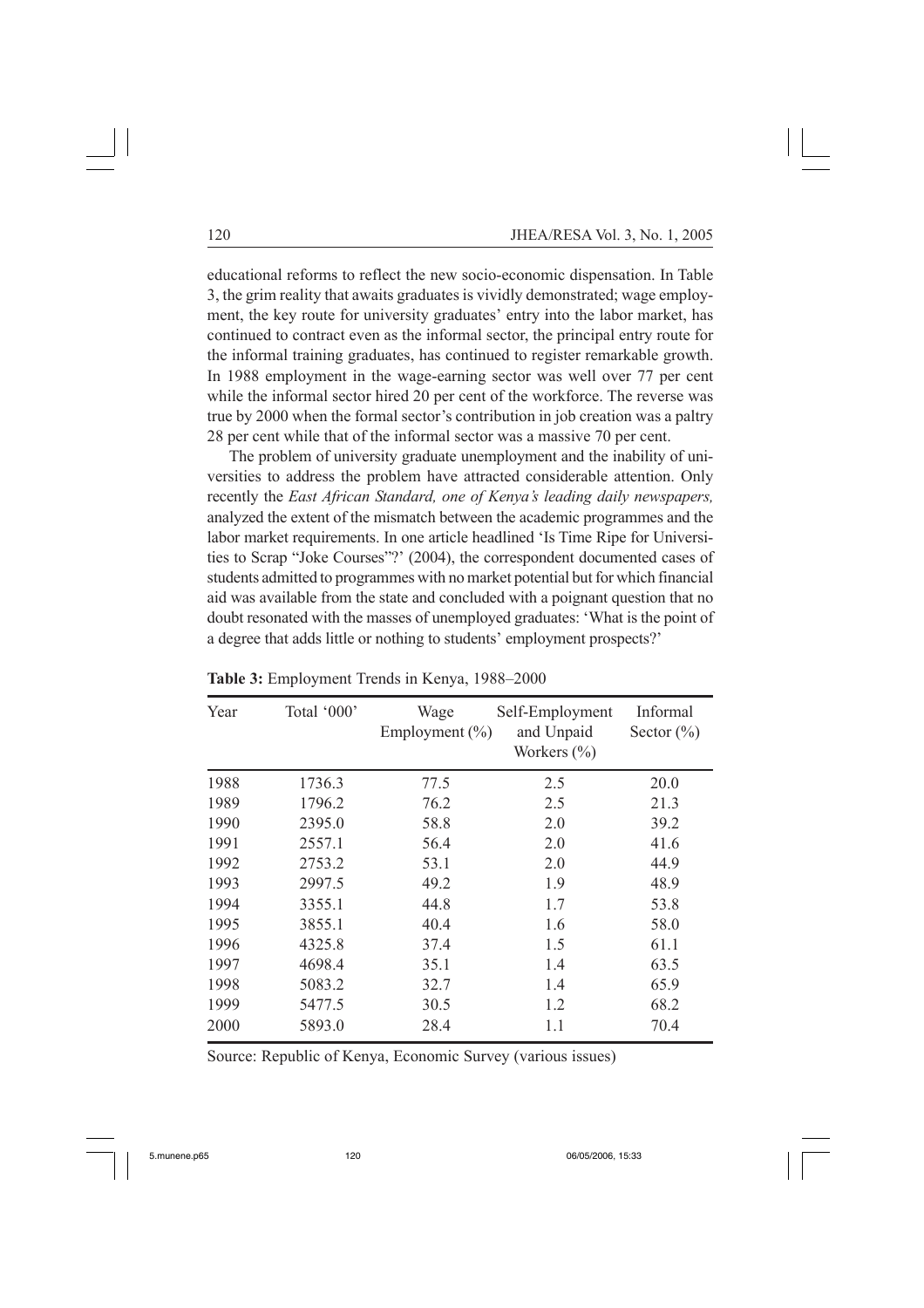The failure by universities to address the issues of relevance to employment needs stems from their historical legacy, which still enjoys considerable support from academia. The historical traditions of the state universities as far as workforce production is concerned have always revolved around the production of elites for the civil service. The University of Nairobi, the pioneer higher education institution in the country, was, for instance, founded with the specific aim of training the emergent colonial civil service. Kenyatta University began as the largest teacher training college, supplying teachers to government secondary schools. These traditions have persisted even with the younger state universities, Egerton, Jomo Kenyatta, Maseno and Moi, all of whose programmes reflect those of Nairobi and Kenyatta universities. But since the state has ceased to be the main employer of university graduates, the continued existence of civil service-oriented programmes and policies within the universities does not bode well for market coordination.

This inertia is also linked to the prevailing distrust of universities towards any changes that signify the commodification of knowledge. The experience of the University of Nairobi's 'Parallel' Programme, an academic programme for privately sponsored students which has been a major source of additional revenue, is quite instructive. The university has been closed several times due to conflicts between government-sponsored students and their privately sponsored counterparts. The former hold that the latter are not academically qualified to join the universities and insist that their presence has watered down the quality of the institutions and exacerbated the already critical congestion. Furthermore, the academics at the university have decried the emerging differentiation based on disciplinary marketability of this parallel programme (Nyaigotti-Chacha 2002).

Thus, state universities in Kenya have a long way to go before the market ethos is embraced and domesticated, which policy developed for their successful integration into the institutions' strategic missions. As we await that momentous day, we acknowledge that both labor market-orientation and the commodification of knowledge into marketable goods to consumers – the key ingredients in a successful voucher programme – are in short supply in Kenya. Without these important variables, a competitive price allocation mechanism is unlikely to evolve, and it is inconceivable that a voucher could be sustained for universities in the same way it has within the informal training sector.

## **The Policymaking Process**

The different policymaking processes in the state universities and the informal training sector help account for vouchers in the former but not the latter. The most appropriate definition for our purposes is Fowler's (2004:9): 'Public policy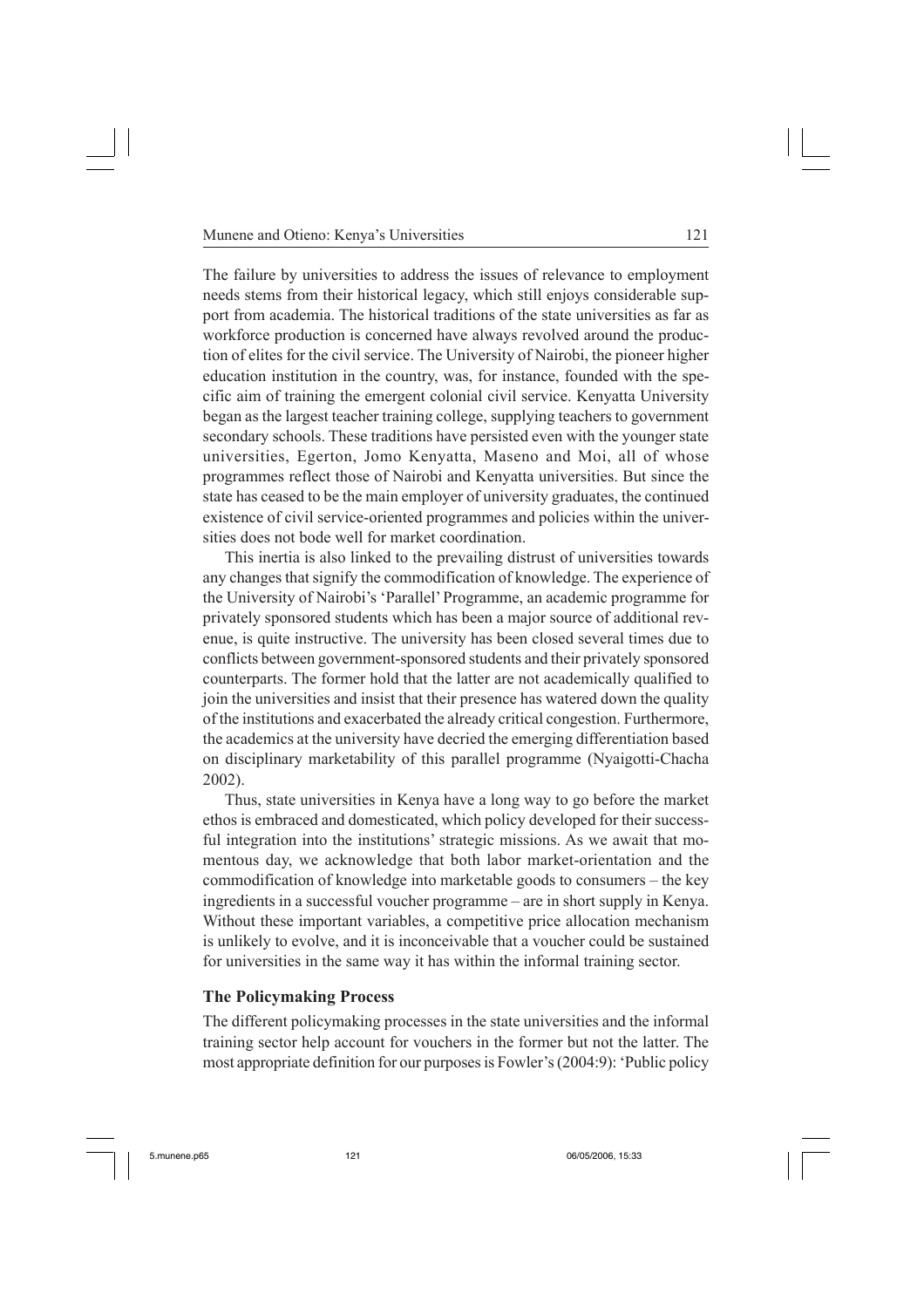is the dynamic and value laden process through which a political system handles a public problem. It includes a government's expressed intentions and official enactment as well as its consistent patterns of activity and inactivity'. It follows, therefore, that the way in which a political system handles a public policy problem, either through activity or inactivity, determines the successful solution to the problem. In this regard it is important to consider the policymaking and policy implementation process as important variables in the successful resolution of the problem.

In their foundational work on the policymaking process, Lindblom and Woodhouse (1993:23-33) have argued that democratic policymaking needs to obtain consensus and action on three goals: responsiveness to public sentiment, sensible tradeoffs and attention to relevant information. The JKVTP's policy development and implementation show a high degree of congruence with this model.

During the conceptualisation of the financing programmes, it achieved attention to public sentiment through the participatory decision making of international donors (World Bank), the national political authority (Government of Kenya, through the Ministry of Labor and Human Resource Development), and the grassroots informal sector association (the Kenya National Jua Kali Association). This multi-sectoral collaboration provided a useful forum for scanning the socio-political and economic environment, providing crucial information and negotiating the attendant tradeoffs. The outcome was broad-based support. Among the key areas that this collaborative approach addresses are:

- 1. The development of a collective vision, mission, goals and objectives. Areas of disagreements and potential conflicts are resolved prior to the implementation of the programme.
- 2. The identification of appropriate implementation mechanisms, including voucher disbursement to clients, reimbursement to training providers, identifying training providers and creating conflict resolution avenues.
- 3. Allaying the concerns of trainees and training providers and dealing with fears over the system's functioning. This step prevents stakeholders' reliance on information from the grapevine. Undeniably, the cornerstone of the programme's success has been its acceptance by the informal sector, aided by the World Bank's financial support and complementary regulatory support by the state.

State universities, on the other hand, are loosely coupled with democratic policymaking processes and implementation. Top-to-bottom authoritarianism has increasingly defined policy formulation and implementation, a situation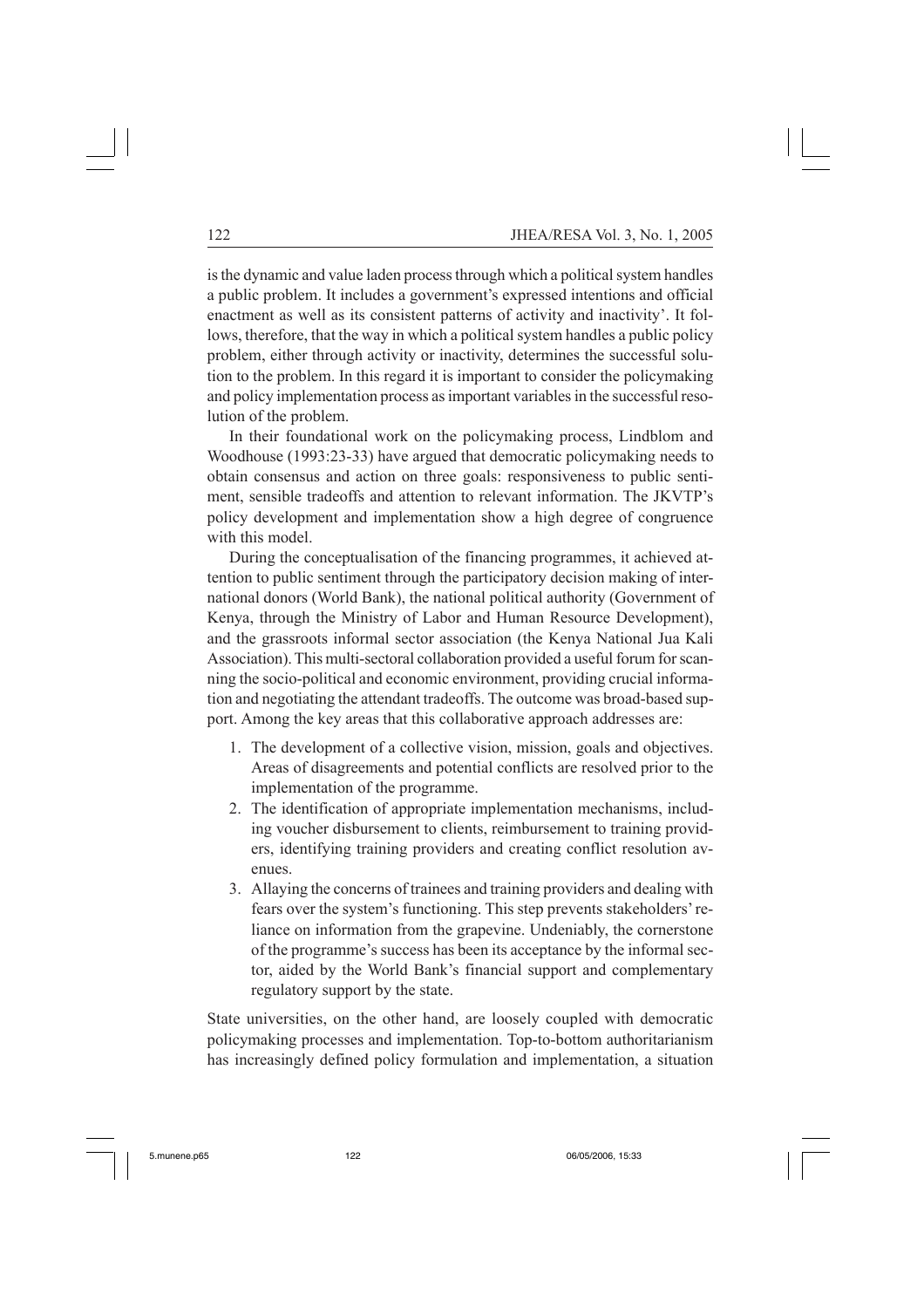that has led to numerous conflicts between students and academics on the one hand, and university administrators and the government on the other. Owing to the tight coupling between the institutions and the political state, system-wide policy is generated either politically (edicts from political authorities) or bureaucratically (by key civil servants). As Sifuna (1998) has aptly demonstrated, institution-wide policymaking is the preserve of the top university administrators and appointed officials within administrative units. Unlike the informal training sector, vertical and horizontal consultation about broad policy issues is clearly absent.

This policymaking mechanism has been a catalyst for failure because of (a) the absence of a shared vision, mission, goals and objectives regarding university programmes and future directions, leading to suspicion and distrust among stakeholders; (b) ineffective and inappropriate mechanisms for implementing new policies, programmes and innovations (e.g. HELB's ineffectiveness in developing a voucher and CHE's inability to supervise state universities), and (c) Student distrust of state officials and state-initiated higher education reform, not stopping short of radicalism and violence.

While policymaking and policy implementation along this line is tolerable where there is no radical departure from existing values and traditions, it is insufficient where transformation is the essence. Changes in financing higher education are transformative, their effects touching the system as a whole. Without adequate consultation among all the stakeholders, resistance to change is the outcome. Thus, when the Kenya Government, under pressure from the World Bank and International Monetary Fund, introduced tuition payment in university education under the cost-sharing scheme, it was greeted with prolonged nationwide student riots and destruction of property leading to a year's closure of the universities. Similarly, Kenyatta University in 1998 introduced user fees for e-mail facilities at the institution without consulting the student leaders. The resulting riots and destruction of the university property led to the institution's indefinite closure (Amutabi & Oketch 2003:63).

The paradox is explicit: While the university administration regarded e-mail as a priority, students did not. We surmise that, under the current authoritarian policymaking regime of Kenya's state universities, it is highly unlikely that a voucher will see the light of day any time soon.

#### **Conclusion and Implications**

Our purpose in this article has been to explain why financing education through a voucher system has shown such remarkable success in Kenya's informal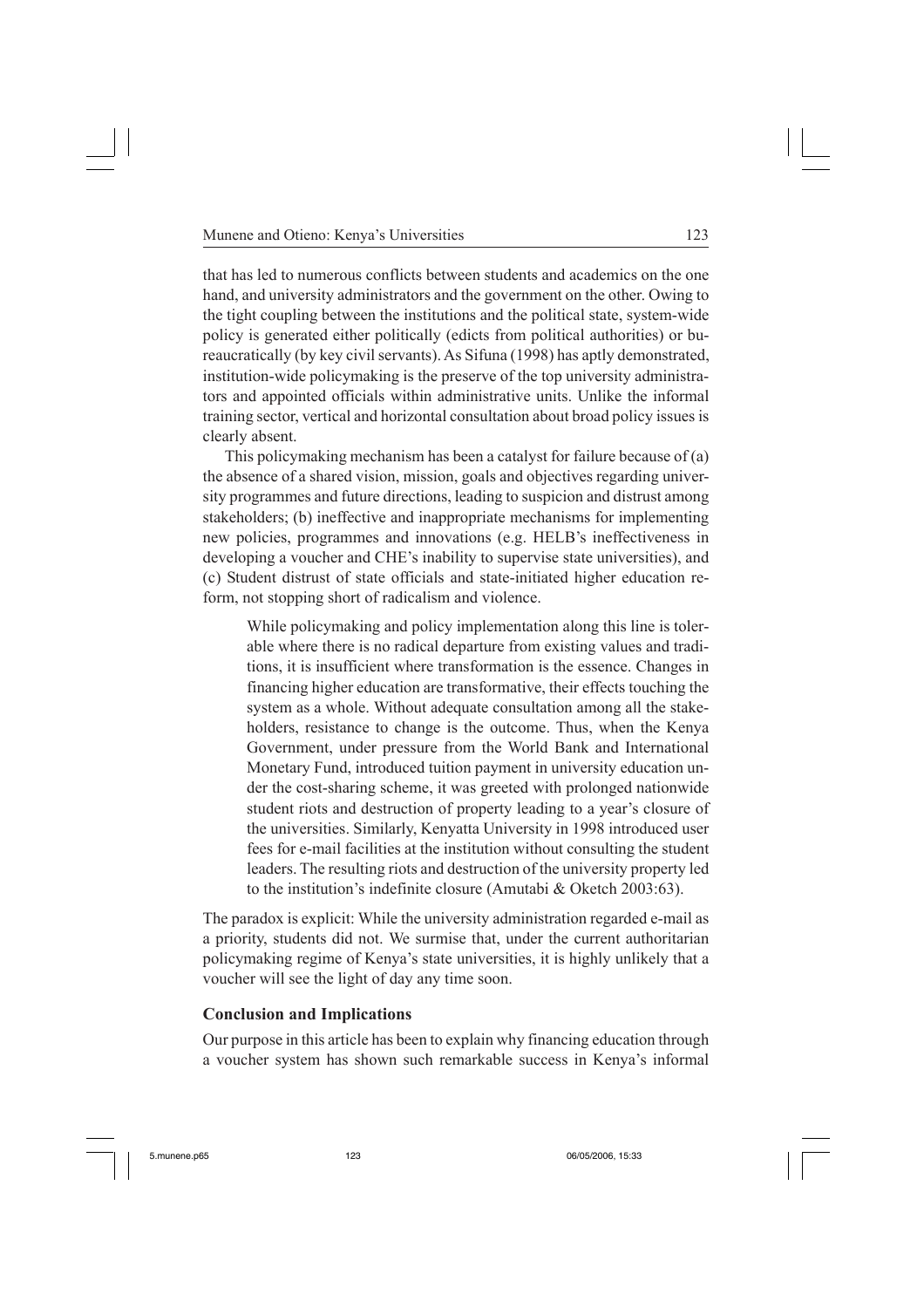training sector but has yet to take hold in higher education. While numerous perspectives offered for such failures tend to hinge on economic imperatives and underemphasise other considerations, we use loose coupling as a conceptual framework because it is more encompassing. It enables us to take into account not only economic variables but also political and policy determinants. This approach is significant since educational institutions are open systems, influenced by an array of environmental factors.

Our analysis points out that the informal training sector and the university system coupling systems differ in three areas: (a) the political environment, (b) market coordination and (c) the policymaking climate. The university system is tightly coupled with the political state which exercises considerable latitude in the public university's affairs. Given the critical role of universities in national socio-political and economic development, the state has sought to steer universities in specific directions, thus robbing the institutions of the autonomy and flexibility required to innovate, not only in financial reforms but also in academic matters. In addition, university students, a powerful and influential political interest group, cannot be relied upon to support any reform measure that appears to transfer public funds to private institutions as a voucher scheme would purport to do. For higher education, therefore, the political stakes are high if financial arrangements were to be controlled by market factors.

The parameters are different with the informal sector. The state political investment has been rather low, and the institutions are only loosely coupled with the political state. However, it is tightly coupled with the market. Market determinants such as choice, competition and price allocation mechanisms have ensured that market coordination is sufficient to sustain a voucher programme, unlike the university system in which loose coupling with the market has resulted in a paucity of programme choice, scarcity of competition and soaring unemployment rates for graduates.

In terms of policy, the public universities are tightly coupled with an authoritarian top-down policymaking process. This factor has curtailed intensive and extensive consultation among all the stakeholders, a necessary condition for minimizing tensions and surmounting opposition to reforms. In contrast, the informal sector is loosely coupled with this policymaking model and tightly coupled with a more democratic, bottom-up approach. This factor has opened avenues for exhaustive consultation among the various stakeholders in the outcome of the reform – the political state, foreign donors, the World Bank, the informal sector organisations and the training providers. As a result, tensions and conflicts have been ironed out, allowing for a smooth implementation of the voucher programme.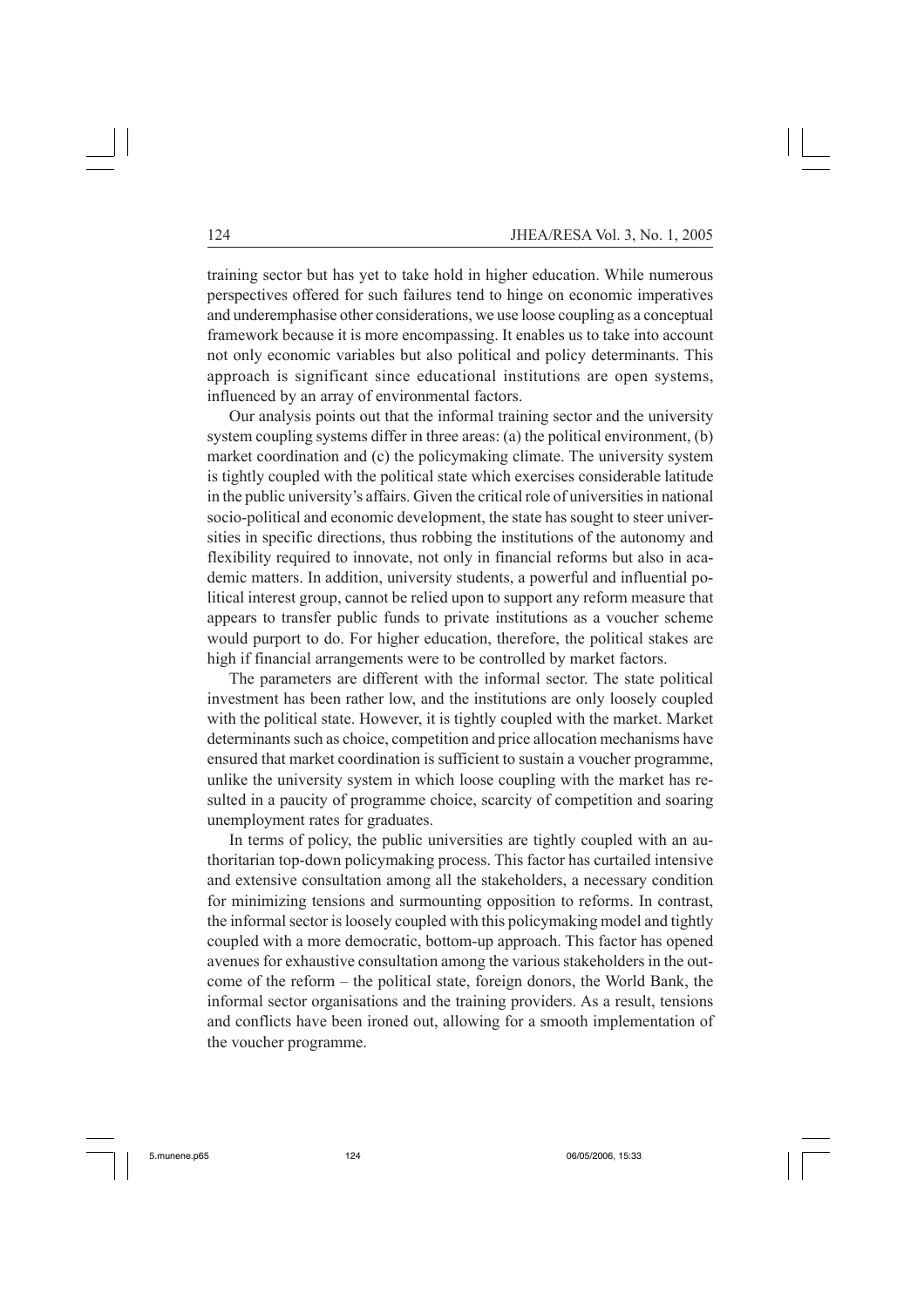We readily acknowledge two fundamental differences between informal technical training and university education. First, informal sector training is typically of limited duration and highly flexible in the modes of delivery. These characteristics create different incentive criteria for clients and training providers to embrace a voucher system than would be the case in university education. The latter usually requires an extended period of study; and for Kenya, modes of delivery are limited to live sessions on campus. Second, the cost of financing informal training is very low in comparison to university education which entails heavy financial investment. The impact of these contrasting scenarios and their possible implications needs to be recognised.

That said, what lessons can the university system derive from the success of the JKVTP? We identify three important ones:

1. Reforms and innovations that target financing of education have a seismic effect within the system. Their aftershocks reverberate far and wide, percolating beneath and deep into the system. Thus, such radical reconfigurations have a high chance of success where consultation among the various constituents is not only encouraged but actually pursued. This approach promotes a sharing of information, developing a collective vision and implementation strategy and assuaging fears. The JKVTP is a good example of such a collaborative effort.

2. The more the university system continues to be a central plank in the state's quest for political legitimacy, the less likely it is that a critical examination of the current financing mechanism will take place. At its most extreme, politicisation of higher education has given way to increased reliance on politics for setting priorities and organising action just as it has led to the elimination of many long-term goals. As we have seen, the net effect of this situation is an emphasis on guaranteed loans for public university students, denying the same for private university students, and the sustaining of irrelevant and outdated curricula. The situation has also deterred serious consideration of more significant issues such as linking curricular reforms to labor market needs and the changing social conditions.

3. For a voucher-type financing arrangement to materialise, an element of marketisation of university programmes and services is inescapable. Obviously, outright commercialisation of the university with a full-blown profit motive would be detrimental to universities' missions and reputations. However, universities can commercialise some of their programmes, products and services without much harm to their social standing, as the 'Makerere Miracle' in Uganda illustrates. Makerere University has been able to integrate commercial initiatives into the fabric of the institution (Mwiria 2003). The key features of its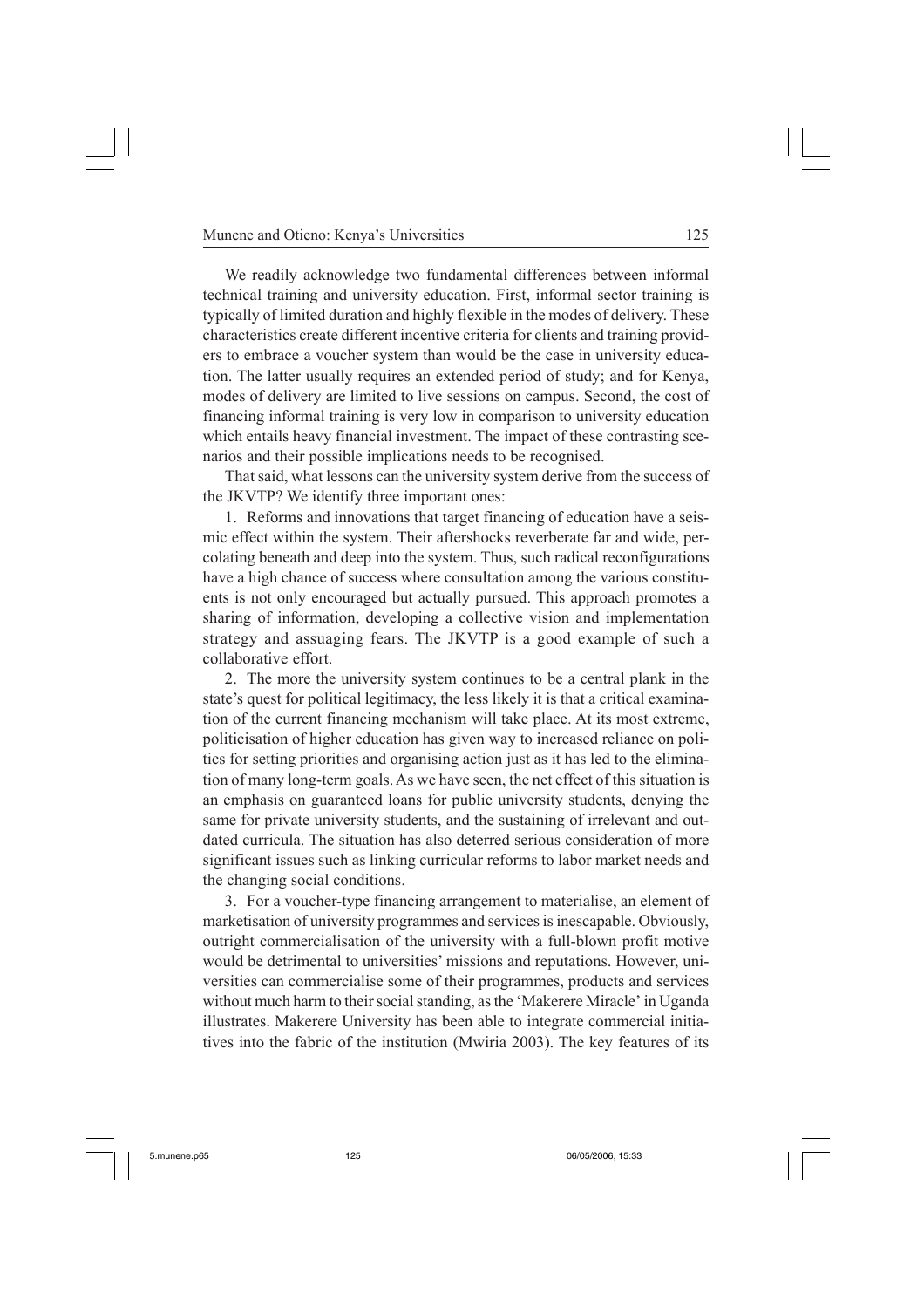success are a diversified curriculum and its linkage to the labor market, improved funding levels and the consequent improvement in academic staff salaries. Previously, the institution was wholly dependent on state funding. However, with the introduction of market-based reforms, the university can generate 30 per cent of its revenue from internal sources, especially tuition paid by privately sponsored students (Mukuma 2000:107-11). This fact is significant. The fact that government-sponsored full-time students at the University of Nairobi rioted over the presence of privately sponsored part-time students shows that a private/ state dichotomy only invites hostilities. Furthermore, it complicates the process of developing a fully functional voucher system with broad-based support. Simply put, for a well-integrated and fully functional private initiative in state universities that would be attractive to voucher-holding students to be attainable, universities need to reconfigure their incipient private programmes so that they constitute part of the university's organic structure.

As a concluding note, we observe that recent political developments in Kenya bode well for unlinking state universities from the political system and introducing market-oriented reforms. In early 2004 President Mwai Kibaki, Daniel arap Moi's successor, relinquished his position as the chancellor of all public universities and in his place appointed six prominent Kenyans as chancellors of the universities. These chancellors were drawn from both the business and academic communities. The goal of this radical move was to grant the universities as much political space as practical for them to be more innovative in raising additional revenue to supplement state subventions. The universities have taken their cue. In late 2004 the University of Nairobi appointed its first vice-chancellor, Dr George Maghoha, after an international search. The new vice-chancellor is a consummate fundraiser, skilled in strategic planning, with a knack for developing collaborative partnerships with external donors. From these developments, it is clear that state universities are gradually awakening to the reality that the future seems to lie in a tighter coupling with the market, an important step in the evolution of a voucher-type financing of higher education.

#### **Notes**

1. Harambee simply means 'pulling together'. The Harambee movement involves politicians and other leaders mobilizing citizens to contribute funding for community projects such as the construction of schools, health centers, cattle dips, and roads. The Harambee concept has also been used to raise funds for school fees and medical bills. Critics have argued that the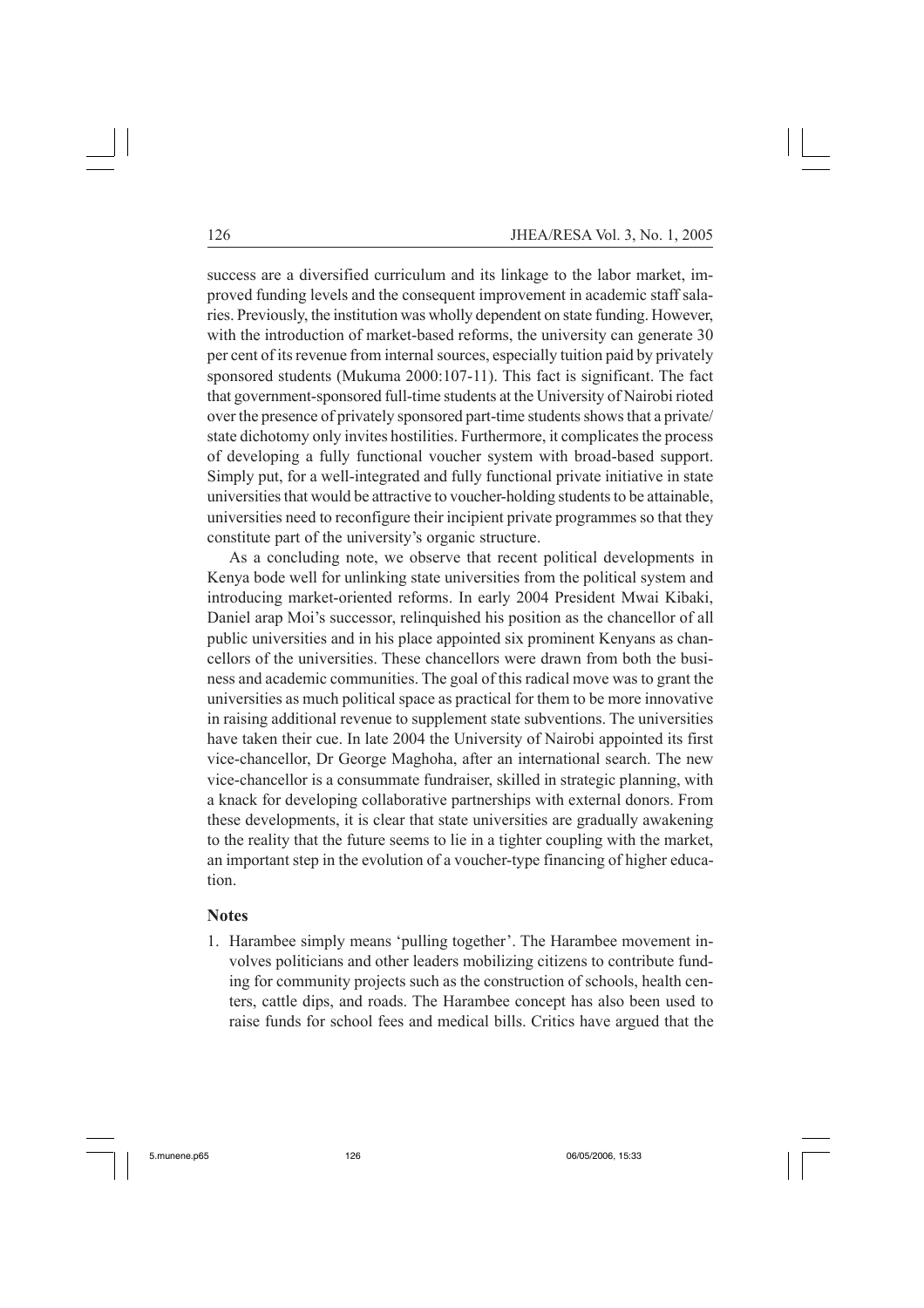movement has given the state a viable escape route from its responsibility of providing social and economic services to the citizens.

- 2. At the current exchange rate, 1US\$ is equal to Ksh. 75.
- 3. Already, nearly all public universities in Kenya have started private evening and vocation programmes for fee-paying students. In addition, they have actively been engaged in the development of short courses and seminars as a means of supplementing their income. The University of Nairobi has even incorporated a private company to market and manage its income-generating activities. These activities, however, remain limited and are not linked organically to the core mission of the institutions (Nyaigotti-Chacha 2002).

#### **References**

- Adams, A., 1997, *Assessment of the Jua Kali Pilot Voucher Training Programme,* Washington, DC: World Bank.
- Albrecht, D. & Ziderman, A., 1992, *Funding Mechanisms for Higher Education: Financing for Stability, Efficiency and Responsiveness,* Washington, DC: IBRD/World Bank.
- Amutabi, M. & Oketch, M., 2003, 'Experimenting in Distance Education: The African Virtual University (AVU) and the Paradox of the World Bank in Kenya', *International Journal of Educational Development,* Vol. 23, No. 1, pp 57-73.
- Bennett, M., 1996, *When Dreams Come True: The GI Bill and the Making of the American Dream,* Washington, DC: Brasseys.
- Bucher, R., 1970, 'Social Process and Power in Medical School', in M. Zald, ed., *Power in Organisations,* Nashville: Vanderbilt Univ. Press, pp 3-48.
- Clark, B., 1983, *The Higher Education System: Academic Organisation in Cross-National Perspective,* Berkeley and Los Angeles: University of California Press.
- Dohmen, D., 2000, 'Vouchers in Higher Education: A Practical Approach', presented at the Education and Economical Research and Consultancy (ECER) Conference, 20–23 September; published in the *FIBS Forum* No. 4, Cologne.
- Epstein, L., 1974, *Governing the University,* San Francisco: Jossey-Bass.
- Fowler, F., 2004, *Policy Studies for Educational Leaders: An Introduction,* Upper Saddle River: Pearson.
- Friedman, M., 1962, 'The Role of Government in Education', in R. A. Solo, ed., *Economics and Public Interest,* New Brunswick: Rutgers University Press, pp 123-44.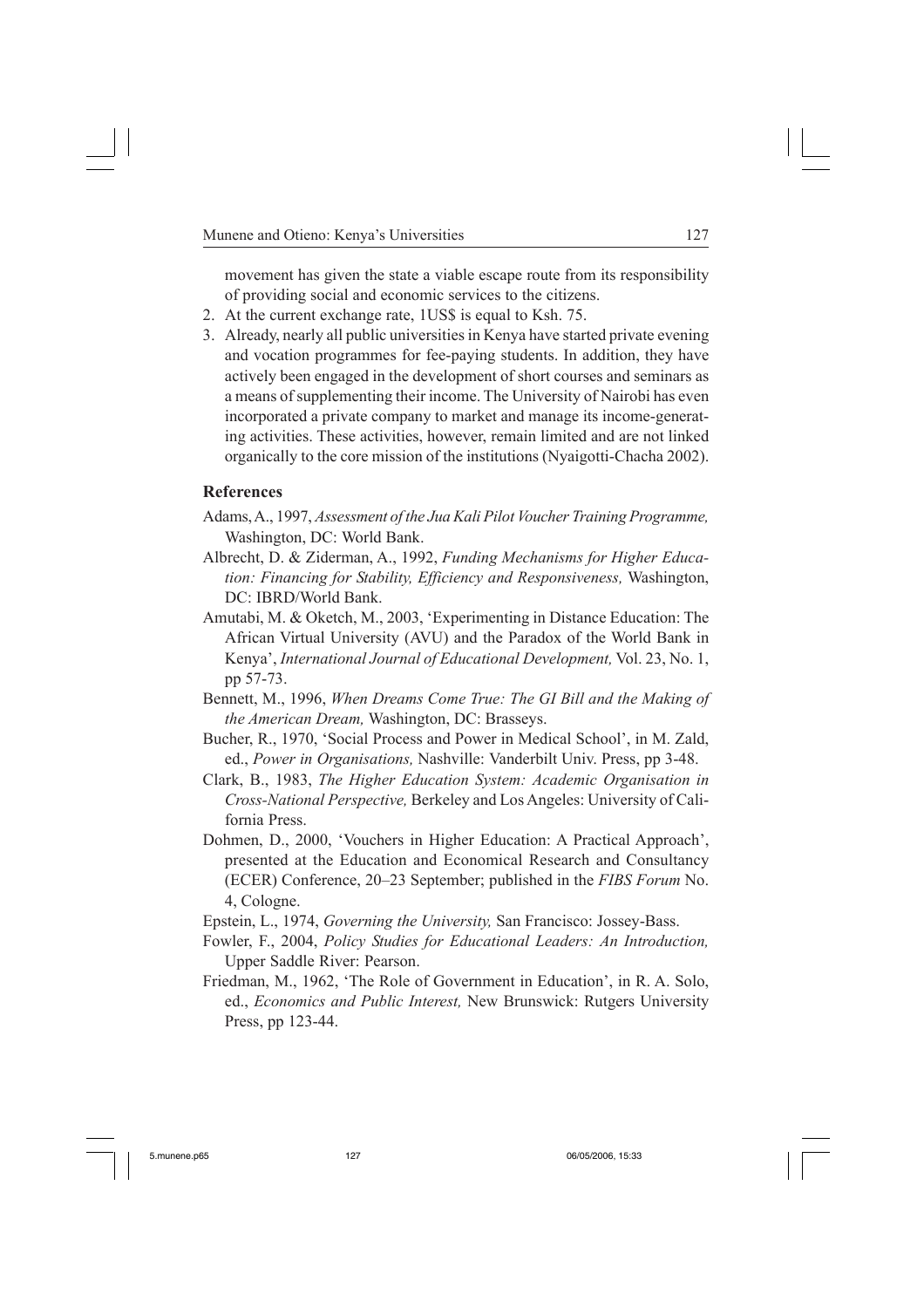- Glewenn, P. and Patrinos, H., 1998, *The Role of the Private Sector in Education in Vietnam: Evidence from the Vietnam Living Standards Survey,* Washington, DC: IBRD/World Bank.
- Henderson, D., 1994, 'Why We Need School Choices', *Insight,* 10 January, pp 22–24.
- Hoy, W. and Miskel, C., 1991, *Educational Administration: Theory, Research and Practice,* New York: McGraw-Hill.
- Hughes, R., 1994, 'Legitimation, Higher Education, and the Post-Colonial State: A Comparative Study of India and Kenya', *Comparative Education,* Vol. 30, No. 3, pp 193-204.
- 'Is Time Ripe for Universities to Scrap "Joke Courses"?', 2004, *East African Standard: School and Career Magazine,* 8 April p. 5.
- Jofre, G. and Sancho, A., 1991, 'Higher Education', in C. Loroulet, ed., *Private Solutions to Public Problems,* Santiago: Liberated Y Desarrollo.
- Joint Admissions Board (JAB), 2003, *Report of the JAB Sub-Committee on the Sharing of Students: Unpublished Report,* Nairobi: JAB Secretariat.
- Kenya, Republic of, 1994, *Development Plan 1994-1998,* Nairobi: Government Printer.
- Kenya, Republic of, 1998, *Economic Survey 1998-2000,* Nairobi: Government Printer.
- Kiamba, C., 2004, "The Experience of Privately Sponsored Studentship and Other Income Generating Activities at the University of Nairobi," *Journal of Higher Education in Africa,* Vol. 2, No. 2, pp 53-73. Special Issue on Cost-sharing and Revenue Supplementation in African Higher Education.
- Krashinsky, M., 1986, 'Why Educational Vouchers May Be Bad Economics', *Teachers College Records,* Vol. 88, No. 2, pp 139–51.
- Lieberman, M., 1991a, *Privatisation and Educational Choice,* New York: St. Martin's Press.
- Lieberman, M., 1991b, 'The Case for Voluntary Funding of Education', *Policy Study,* Vol. 37. A publication of the Heartland Institute in Chicago.
- Lindblom, C. and Woodhouse, E., 1993, *The Policy-Making Process,* Englewood Cliffs: Prentice-Hall.
- McEwan, P. and Carnoy, M., 1999, 'Competition, Decentralisation, and Public School Quality: Longitudinal Evidence from Chile's Voucher System', unpublished manuscript, Stanford University.
- Muga, W., 2004, 'Give Parents Vouchers to Pay Fees', *Daily Nation,* 21 February, p. 7.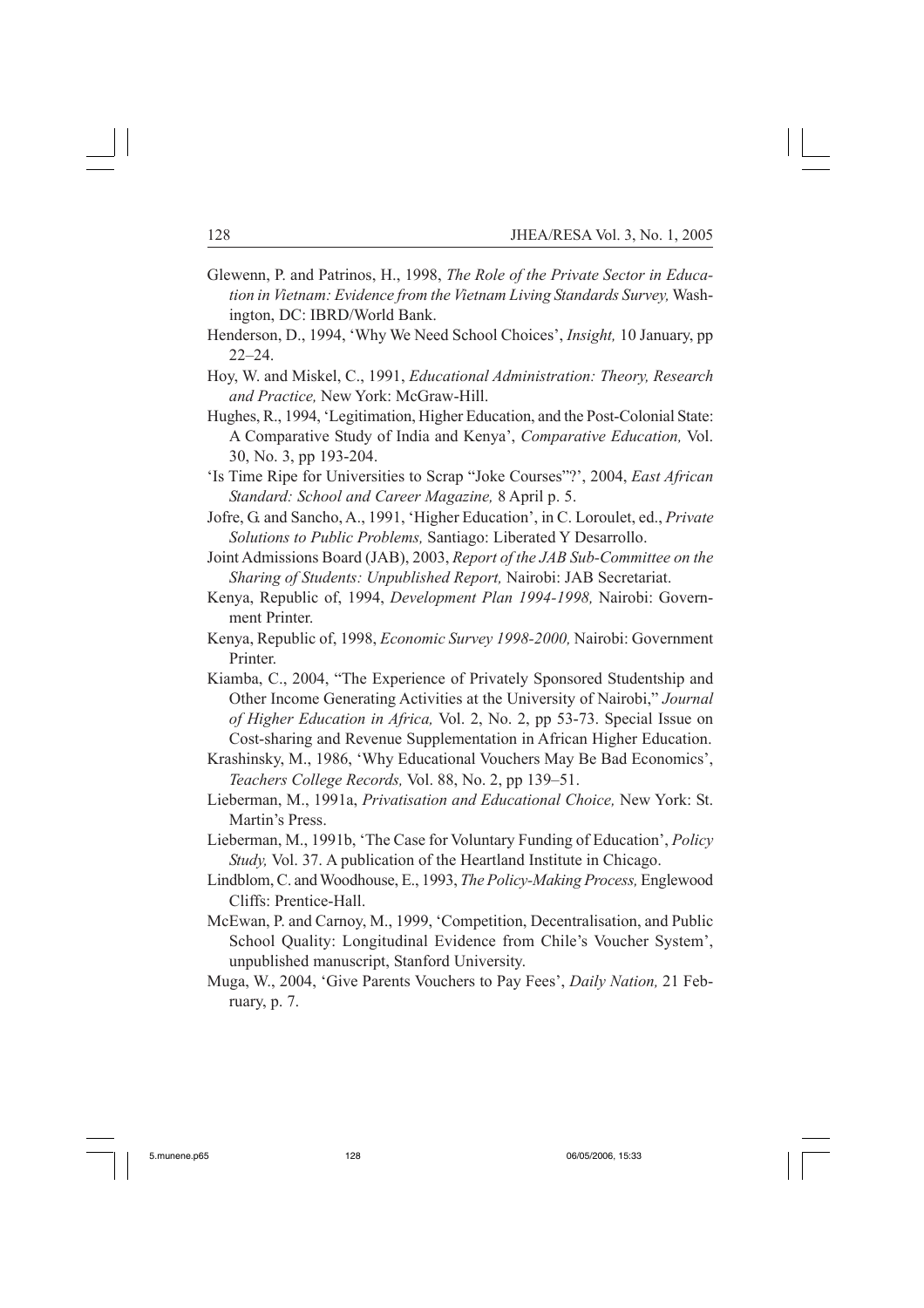- Mukuma, R., 2000, 'Challenges to the Social Sciences in the Twenty-first Century', *Proceedings of an International Conference,* 25-27 October, Kampala, Faculty of Social Sciences, Makerere University.
- Munene, I., 2003, 'Student Activism in African Higher Education', in P. Altbach and D. Teferra., eds, *African Higher Education: An International Reference Handbook,* Bloomington: Indiana University Press, pp 117-27.
- Munene, I., 1997, 'The Struggle for Faculty Unionism in a Stalled Democracy: Lessons from Kenya's Public Universities', *Journal of Third World Studies,* Vol. 14, No. 1, pp 91-114.
- Mwiria, K., 2003, 'University Governance and University-State Relations', in P. Altbach and D. Teferra., eds, *African Higher Education: An International Reference Handbook,* Bloomington: Indiana University Press, pp 32-43.
- Ngau, M., 1999, 'Female Marginalisation in Vocation and Technical Education in Kenya: A Case Study', *Eastern Africa Social Sciences Research Review,* Vol. 15, No. 1, pp 55-57.
- Ngome, C., 2003, 'Kenya', in P. Altbach and D. Teferra, eds, *African Higher Education: An International Reference Handbook,* Bloomington and Indianapolis: Indiana University Press, pp 359-71.
- Nyaigotti-Chacha, C., 2002, 'Public Universities, Private Funding: The Challenges in East Africa'. Presented at the International Symposium: 'African Universities in the 21st Century', organized by the Center for African Studies (University of Illinois at Urbana-Champaign) and the Council for Development of Social Science Research in Africa (CODESRIA), Champaign and Dakar, 25-27 April.
- Otieno, W., 2004, 'Student Loans in Kenya: Past Experiences, Current Hurdles and Opportunities for the Future', *Journal of Higher Education in Africa,* Vol. 2, No. 2, pp. 75-99.' Special Issue on Cost-Sharing and Revenue Supplementation in African Higher Education.
- Petrick, R., 1996, *Vouchers and Higher Education Finance: Background Paper for the Higher Education Commission.* Columbus: Ohio Board of Regents.
- 'President Acts on Varsity Applicants', 1988, *Daily Nation,* 11 May, p. 28.
- Sifuna, D., 1984, 'Technical and Vocational Education in Kenya', *Kenya Journal of Education,* Vol. 1, No. 1, pp 22-45.
- Sifuna, D., 1998, 'The Governance of Kenyan Public Universities', *Research in Post-Compulsory Education,* Vol. 3, No. 2, pp 175-212.
- Sturman, A., 1994, 'Loose Coupling and Educational Systems' in T. Husen and N. Postlethwaite., eds, *The Encyclopedia of Education,* Vol. 6, New York: Elsevier Sciences, pp 3524-28.